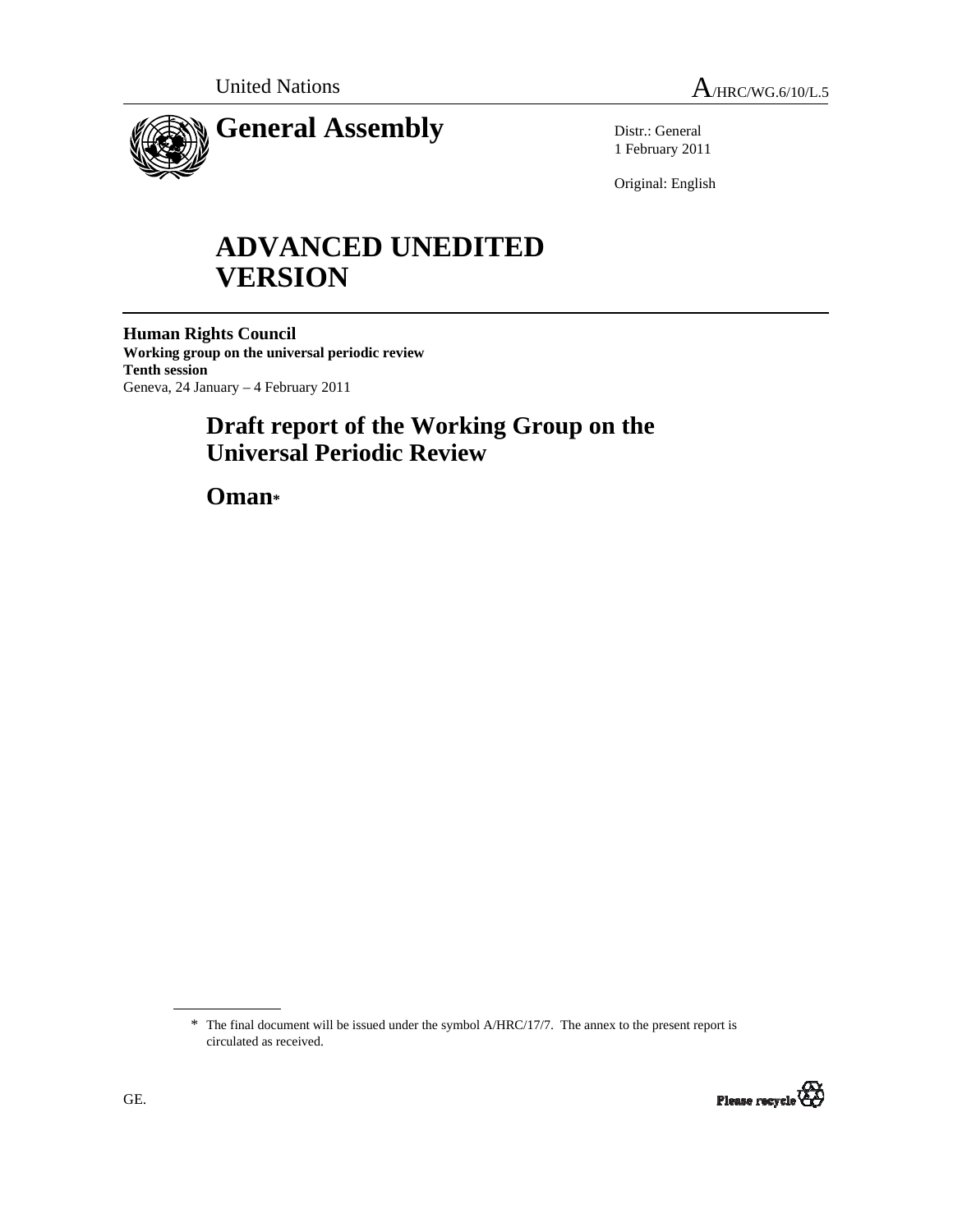### **A/HRC/WG.6/10/L.5**

## Contents

|    |       | Paragraphs      | Page          |
|----|-------|-----------------|---------------|
|    |       | $1 - 4$         | $\mathcal{F}$ |
|    |       |                 |               |
|    | А.    | $5 - 20$        | $3 - 5$       |
|    | В.    | $21 - 88$       | $5 - 13$      |
| H. |       | $89 - 92$ 13-23 |               |
|    | Annex |                 |               |
|    |       |                 | $24 - 25$     |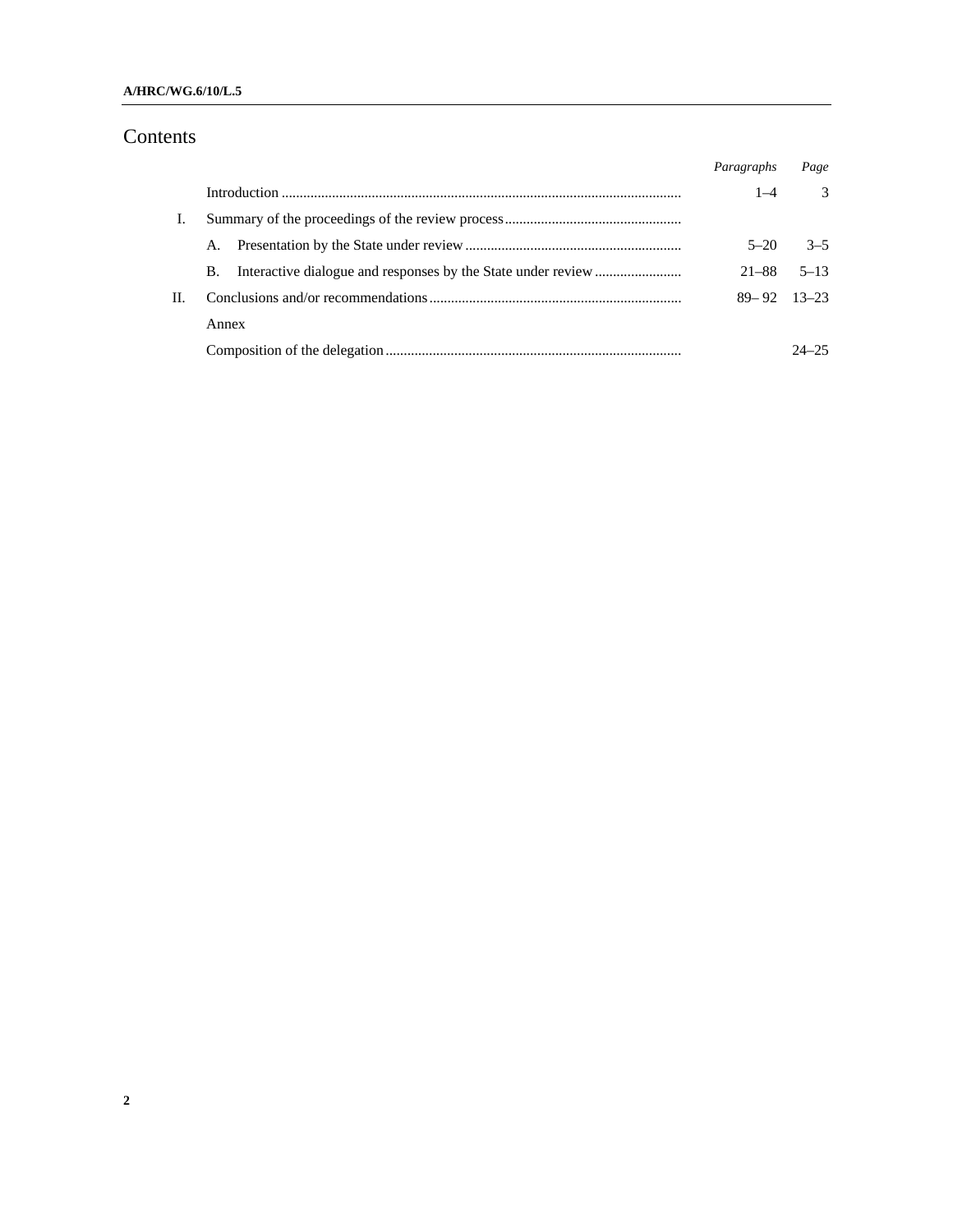## **Introduction**

1. The Working Group on the Universal Periodic Review (UPR), established in accordance with Human Rights Council resolution 5/1 of 18 June 2007, held its tenth session from 24 January to 4 February 2011. The review of Oman was held at the  $5<sup>th</sup>$ meeting on 26 January 2011. The delegation of Oman was headed by the Minister Responsible for Foreign Affairs, His Excellency, Yusef bin Alawi bin Abdulla. At its  $9<sup>th</sup>$ meeting held on 28 January 2011, the Working Group adopted the report on Oman

2. On 21 June 2010, the Human Rights Council selected the following group of rapporteurs (troika) to facilitate the review of Oman: Burkina Faso, Jordan and Spain.

3. In accordance with paragraph 15 of the annex to resolution 5/1, the following documents were issued for the review of Oman:

 (a) A national report submitted and a written presentation made in accordance with paragraph 15 (a) (A/HRC/WG.6/10/OMN/1);

 (b) A compilation prepared by the Office of the High Commissioner for Human Rights (OHCHR) in accordance with paragraph 15 (b) (A/HRC/WG.6/9/OMN/2);

 (c) A summary prepared by OHCHR in accordance with paragraph 15 (c) (A/HRC/WG.6/9/OMN/3).

4. A list of questions prepared in advance by Canada, Denmark, France, Germany, Latvia, Netherlands, Norway, Slovenia Sweden and the United Kingdom was transmitted to Oman through the troika. These questions are available on the extranet of the UPR.

## **I. Summary of the proceedings of the review process**

#### **A. Presentation by the State under review**

5. The Sultanate of Oman expressed its gratitude and appreciation to the Office of the High Commissioner for Human Rights, to the members of the Working Group and to the Troika for the efficient work they had undertaken in preparing the review session.

6. Oman noted that it had accorded priority to human welfare ever since the country's great renaissance in 1970 under the enlightened leadership of His Majesty Sultan Qaboos bin Said.

7. The Council of Ministers of Oman had set up a ministerial committee to oversee the drafting of the national report. The Committee was expected to continue its work in the future, monitoring the outcome of the UPR review and following up on it within the Sultanate's human rights system. Oman reaffirmed at workshops held with civil society the importance of their involvement in the UPR process by submitting direct reports to the Office of the High Commissioner for Human Rights, providing input for the national report and, in the longer term, playing a role in monitoring the UPR recommendations at the national level.

8. The Oman Basic Law promulgated in 1996 laid down the basic principles and criteria of human dignity and freedom, equal rights and equality of opportunity for all without discrimination.

9. The preparation of the UPR report coincided with the fortieth anniversary celebrations in Oman. This occasion was a motivating factor to work hard to produce an objective account of achievements in terms of legislation, institutions and policies aimed at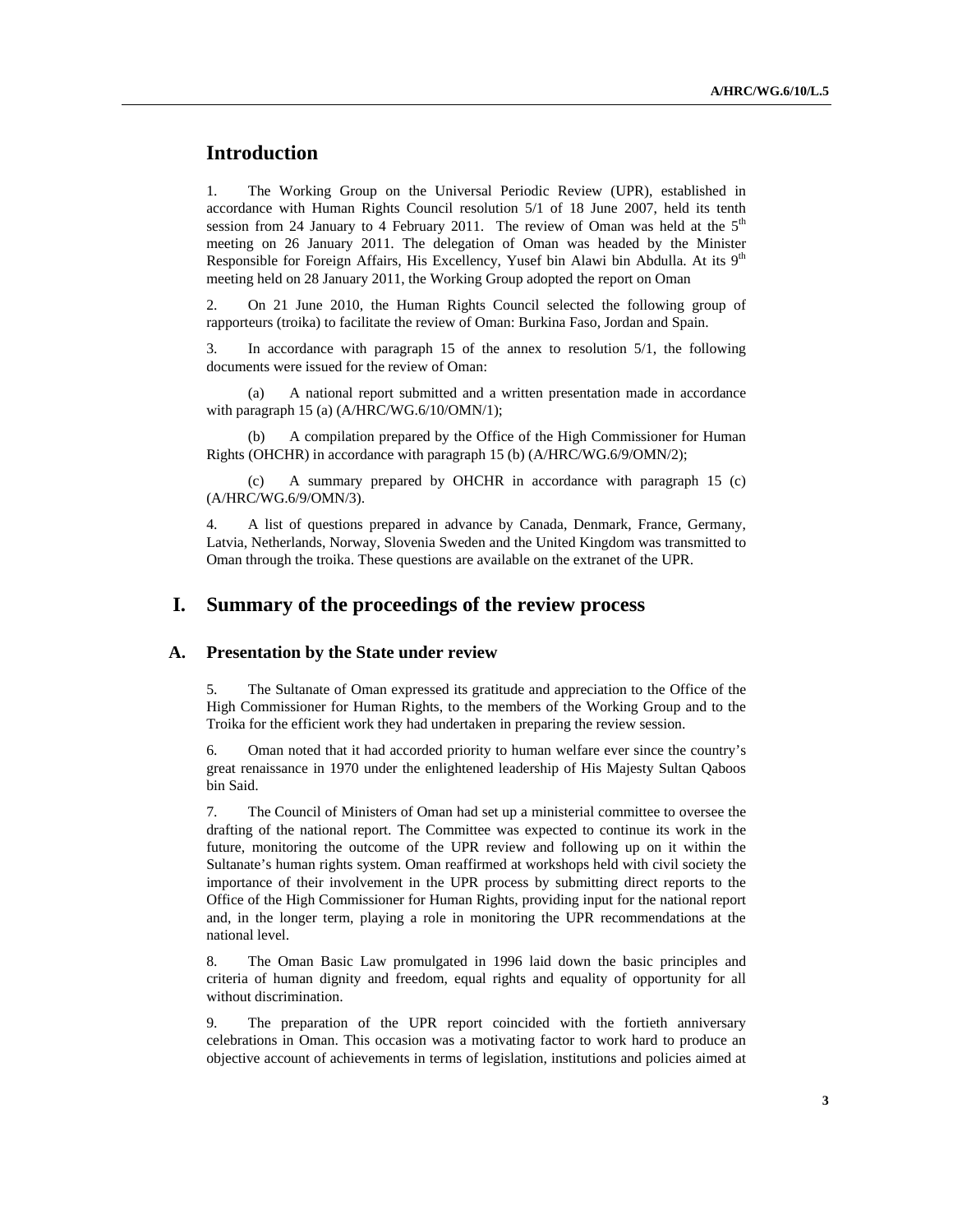guaranteeing a high living standard, human dignity and freedom. It had also motivated the Sultanate to identify areas in which a greater effort was required to fully achieve its aspirations and ambitions.

10. In the past four decades, Oman had been laying solid foundations for a modern State based on citizenship, institution-building, the rule of law, justice and equality, as well as the cultural and civilizational values of Omani society.

11. Oman had ratified the Convention on the Rights of the Child and its two Optional Protocols; the International Convention on the Elimination of All Forms of Racial Discrimination; the Convention on the Elimination of All Forms of Discrimination against Women; and the Convention on the Rights of Persons with Disabilities. Oman was working to prepare its reports to the relevant treaty bodies.

12. Oman intended to consider signing additional treaties and to review some of its reservations to articles of the treaties it has ratified. Oman announced that it had decided to withdraw four of its reservations to the Convention on the Rights of the Child and to limit the scope of its fifth and final reservation. Oman expressed its appreciation to the expertise of the United Nations different treaty bodies for their recommendations and to the Special Rapporteur on trafficking in persons.

13. The legislative and institutional developments provided evidence of the fact that Oman had succeeded, in a relatively brief period of time, in establishing the requisite legal structure at the national level to embed human rights principles in its national legislation and in its institutions.

14. Oman provided quantitative indicators of the advances made in the last four decades in the areas of education, health services, average life expectancy and average infant mortality. These achievements had resulted in being ranked as the first country in the world in terms of the pace of progress achieved in the areas of health and education, according to the 2010 United Nations Human Development Report.

15. Oman's Government had taken major steps, at the very highest level, to encourage women to pursue educational opportunities, to join both public and private sector employment, and to become involved in all social and economic fields. Omani women occupied ministerial positions in the government and senior management posts in business firms, serving in some cases as chief executive officer. With a view to supporting and consolidating these advances, 17 October of each year had been declared Omani Women's Day.

16. His Majesty the Sultan, in his address on the occasion of the opening of the second session of the Shura Council in 1994, called on "Omani women everywhere, in villages and towns, in urban areas and in the countryside, on the plains and in the mountains, to rally their forces and contribute to economic and social development, each according to her individual abilities, potential, expertise, skills and position in society", adding that "the homeland needed all citizens to join forces in the onward march towards progress, growth, stability and prosperity", and that women played a vital role in society.

17. Oman had updated its legislation and adopted numerous measures aimed at protecting the rights of the various components of the labour force. The Ministry of Labour, in coordination with representatives of the private sector and the trade unions, was keen to take advantage, on an ongoing basis, of the expertise of the International Labour Organization so that it could take additional steps to update legal provisions and to implement best practices in order to safeguard the rights of employers and employees.

18. Oman had enacted the Law on Combating Human Trafficking and set up a National Committee to prepare reports, draw up national plans, make recommendations and take the necessary steps to counteract the growing global phenomenon of human trafficking to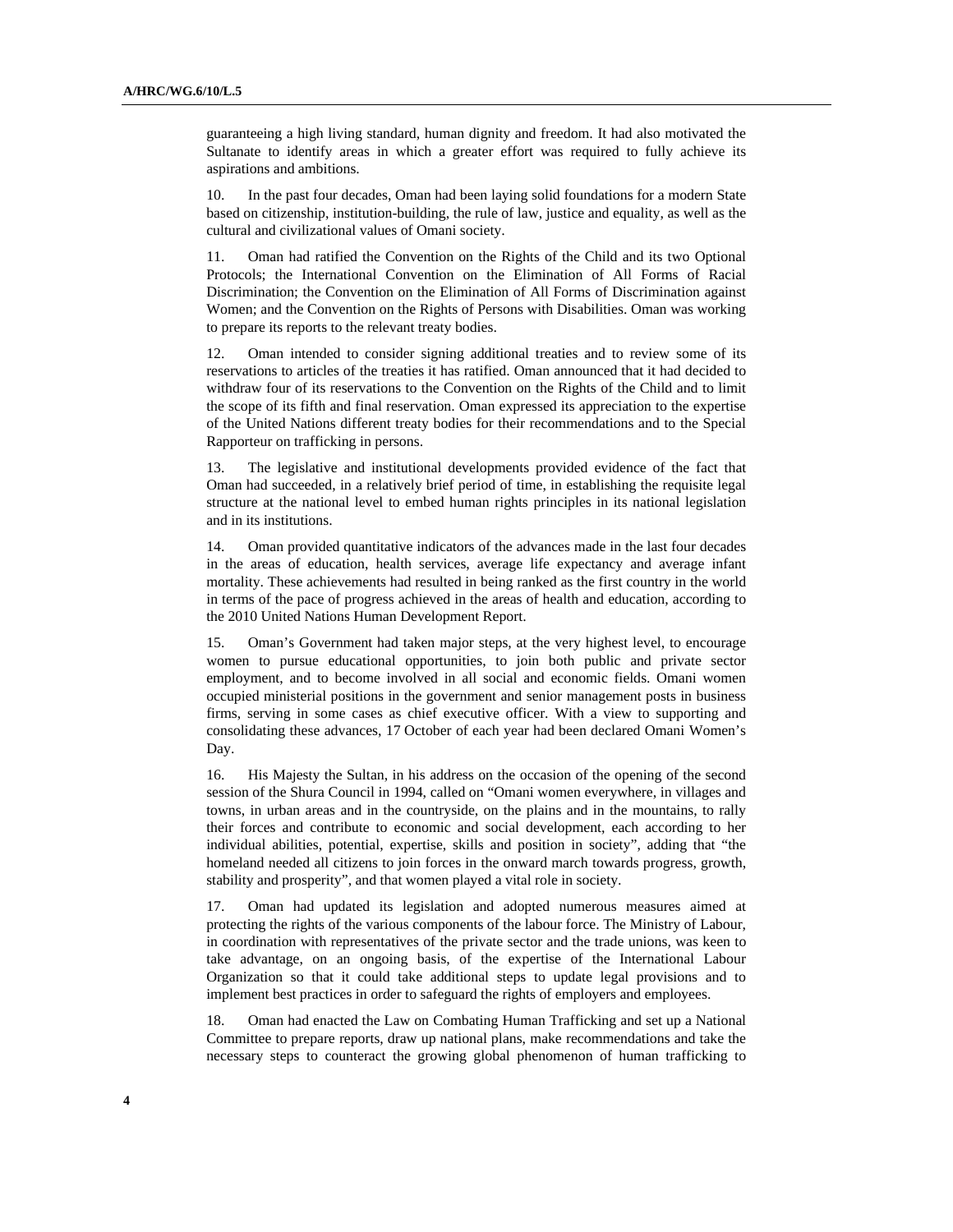address certain undesirable practices in both sending and receiving countries concerning the exploitation of workers for the purposes of human trafficking.

19. Oman had established a National Human Rights Commission to perform oversight and assessment tasks and monitor the human rights situation on the ground. Oman had already made a commitment to ensure that it was functioning is in accordance with the Paris Principles.

20. Oman had taken major steps forward and made extraordinary progress over the past 40 years by promoting awareness, enacting laws and building institutions aimed at achieving the best possible outcome. The goal of consolidating the national human rights system constituted an ongoing task for Oman.

#### **B. Interactive dialogue and responses by the State under review**

21. During the interactive dialogue, 51 delegations made statements. A number of delegations thanked Oman for its constructive participation, openness and willingness to cooperate in the universal periodic review process and acknowledged Oman's efforts in the promotion and protection of human rights. Active dialogue with civil society during the preparation of the national report was positively noted. Additional statements which could not be delivered during the interactive dialogue owing to time constraints are posted on the Extranet of the universal periodic review when available<sup>1</sup> Recommendations made during the dialogue are to be found in section II of the present report.

22. Qatar noted that in the past few decades Oman had succeeded in establishing a well developed legal system for the protection of human rights, and that the main provisions in this regard were contained in the Basic Law. Oman had also created an institutional framework, including the national human rights commission. The right to development, and particularly human development, were at the centre of national policies. This had enabled Oman to realize social and economic rights, in particular for women and children, and in the areas of health and education.

23. Saudi Arabia highlighted major developments which had taken place in Oman over the past few decades and had led to a better protection and promotion of human rights, both at the legal and the institutional level. Saudi Arabia particularly commended achievements in the area of education and in spreading a human rights culture in the different segments of Omani society.

24. The United Arab Emirates (UAE) commended the integration of fundamental human rights principles in the Omani Constitution and legislation, in line with international instruments. It also appreciated the achievements in the economic, social and cultural fields, noting that, according to UNDP, Oman ranked among the top ten countries internationally with regard to the pace of progress in education and health in the past few decades. UAE also commented on the importance placed by Oman on combating human trafficking.

25. Bahrain noted that Oman had taken a number of policies to promote human rights, in particular the right to education and women's rights, and commended that education was provided free of charge for all citizens. Awareness-raising on human rights was part of the general education and the work of the media. Bahrain also highlighted the importance given to the advancement of women, citing examples of high level posts occupied by women in government and legislative bodies.

<sup>&</sup>lt;sup>1</sup> Republic of Korea, Latvia, Palestine, Nicaragua, Afghanistan, Djibouti, Somalia.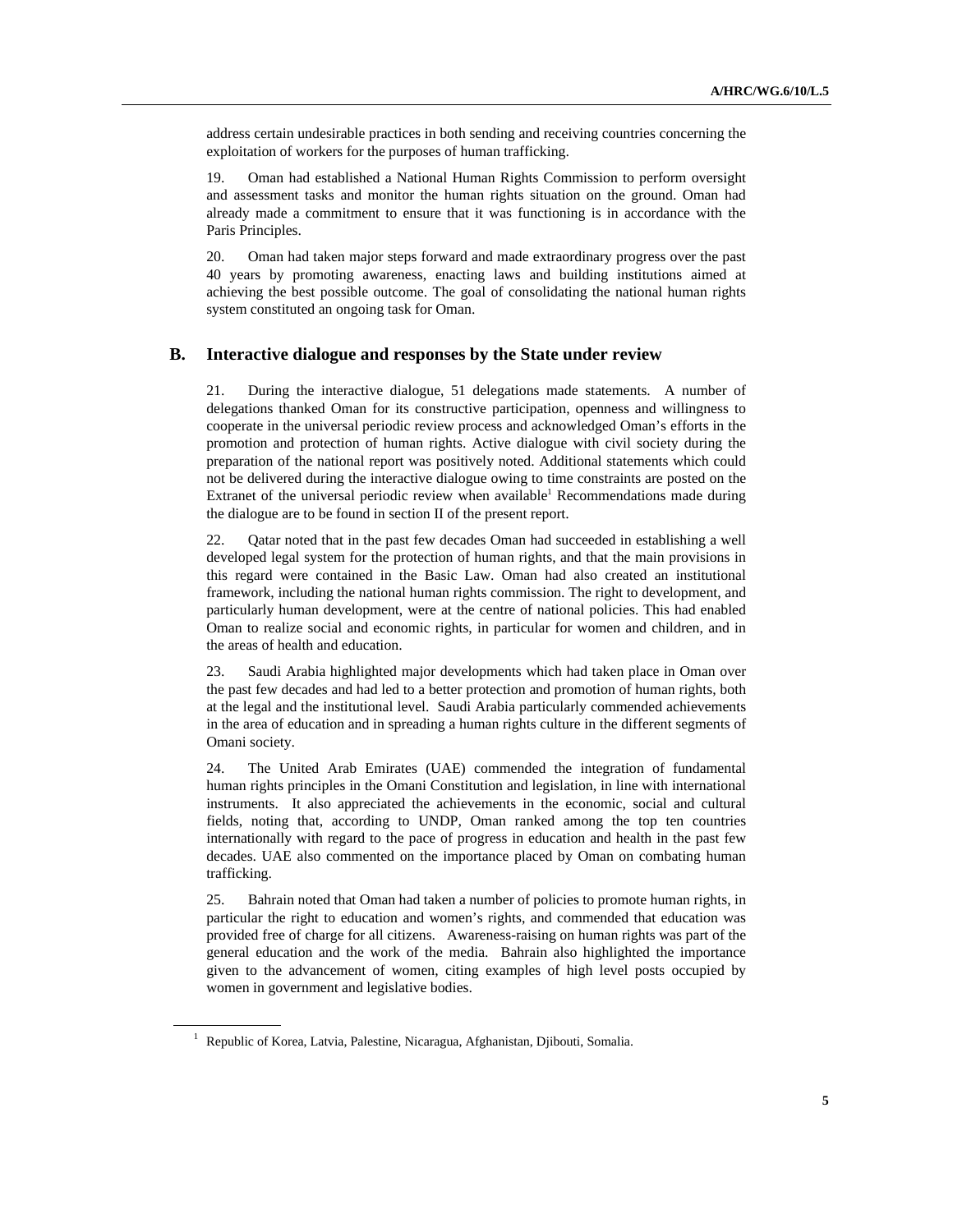26. Algeria commended the attention devoted by Oman to the problem of human trafficking and to the right to development. It also highlighted achievements in the areas of health and education and with regard to the rights of women and children as well as migrant workers. Algeria also noted Oman's role at the international level in taking initiatives related to road safety and the fighting of disease. Algeria further drew attention to the voluntary pledges which Oman had entered into in its report.

27. Kuwait highlighted achievements in the promotion and protection of human rights over the past 40 years, including in particular the right to development, including human development. During that period, schools had been built throughout the country, literacy programmes had been implemented and Oman University had been established. Kuwait further drew attention to the establishment of the national human rights commission, which worked to promote and protect human rights.

28. Turkey welcomed the promulgation of the Basic Law and the establishment of the National Commission for Human Rights. It appreciated efforts to prevent misconduct against expatriate workers and protect their rights. It noted efforts to provide equal opportunities and develop an open society as well as the launching of an electronic voting system facilitating universal suffrage for the Shura Council elections next October.

29. Morocco noted that Oman had a comprehensive legal framework strengthened by accession to the major international human rights instruments and that it had made strong efforts in consolidating cooperation with the international institutions. It also highlighted the role of civil society in the development process, and the attention paid to the rights of women and their participation in public life, as well as the tolerant approach in interacting with a large number of migrant workers from different countries and cultures.

30. Egypt highlighted the priority given by Oman to building an effective institutional framework comprising the national commission for human rights and the national committee to combat human trafficking. Egypt commended Oman's efforts in fighting human trafficking and assisting victims. It appreciated efforts undertaken to protect the rights of women and children as well as persons with disabilities. It welcomed Oman's accession to a number of human rights instruments, such as CRC and its optional protocols, and the fact that Oman was studying the possibility of acceding to ICCPR.

31. Iraq noted that Oman had acceded to a number of international human rights instruments, and that their principles and provisions were reflected in Omani legislation, including with regard to the separation of powers, the rule of law, the independence of the judiciary, and respect for fundamental rights and freedoms. Iraq also highlighted efforts to fight human trafficking as well as the fact that Oman had acceded to the Arab Human Rights Charter. Iraq appreciated Oman's achievements in the health sector and in the area of child rights, and its ratification of CRPD.

32. Azerbaijan welcomed measures taken to prevent human trafficking and assist victims. It noted that UNDP's recent Human Development Report had placed Oman among the world's ten leading countries regarding progress made over the past decades in education, health and other public sectors. It commended steps encouraging women to participate fully and equally in all spheres of life, amendments to the Law on Passports, the protection of women in labour relations and the establishment of consultative centers for women. It welcomed the establishment of the National Committee concerned with followup and implementation of the Convention of the Rights of the Child.

33. Mauritania noted that Oman had taken major steps with regard to the promotion and protection of human rights and expressed its appreciation for Oman's achievements and its continuing efforts in this regard. Mauretania was confident that Oman would continue on this path, with due regard to the values and customs which suited Omani society.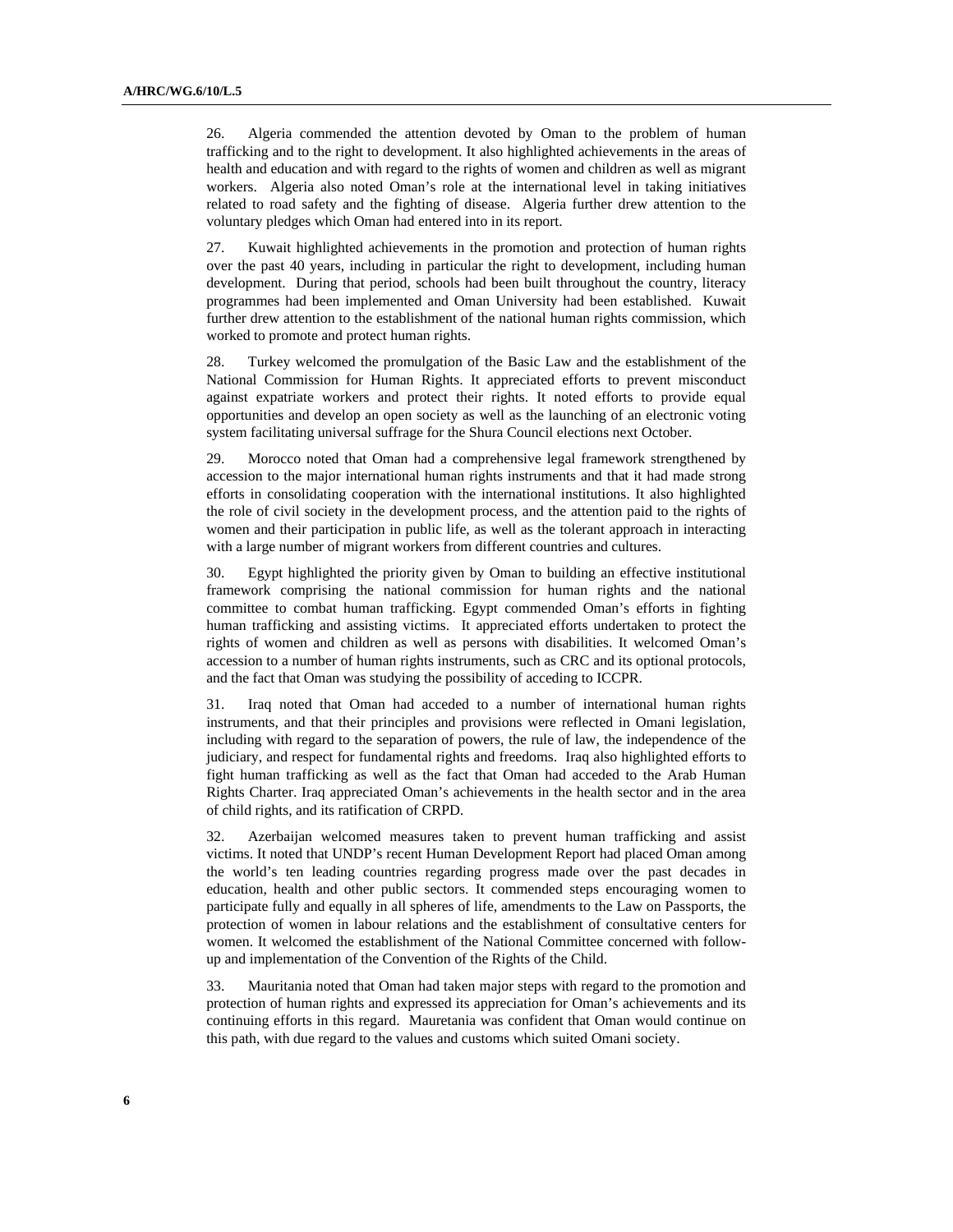34. India acknowledged progress regarding women and children, and in the areas of health and education. It noted the significant reduction of infant and under-five mortality rates and the increase in elected representation in Government. Efforts made to establish a legal infrastructure included the National Human Rights Commission and the National Committee for Combating Human Trafficking. While noting measures in favour of domestic servants and temporary workers, India encouraged Oman to consider bringing them within the scope of the Labour Law, thereby ensuring their basic rights.

35. The Islamic Republic of Iran noted the establishment of the National Human Rights Commission, the National Committee to Combat Human Trafficking and the National Committee for following up the implementation of the CRC. It noted Oman's outstanding progress in health, employment, welfare and education sectors. Iran further noted effective measures for the promotion and protection of the persons with disabilities including the consultative centers for women, families and marriage guidance.

36. Canada noted the establishment of a National Committee to Combat Trafficking in Persons and legislation regarding the rights of domestic migrant workers, as well as the care provided for persons with disabilities. It noted several challenges, including legislation limiting freedom of expression, particularly the internet and the press, prevalence of discrimination and the lack of mechanisms of protection against domestic violence and forced marriage. The judiciary, though independent, remained subordinate to the executive and subject to its influence.

37. Sri Lanka highlighted progress in relation to women and children and in the fields of health and education. It noted that the Civil Service Law of 2004 guaranteed equal rights and duties for public sector employees without gender discrimination for both citizens and non-citizens. It welcomed the new Labour Law, which defined terms and conditions for expatriate workers in the private sector and encouraged Oman to bring domestic workers under this law. It welcomed Oman's signature of the MOU with countries that supply labour and encouraged it to further strengthen implementation of this Ministerial Decision.

38. Venezuela highlighted that WHO had listed Oman among the leading countries of the world in providing comprehensive primary health care and in terms of the effectiveness of the whole health system financed by the Government of up to 80 percent. It also noted an increase in average life expectancy and a significant drop in the mortality rate. Concerning treatment of non-communicable diseases Oman guarantees free health care from basic care through to tertiary health care, including rehabilitation and social inclusion.

39. Oman responded to questions and enquiries of Member States made during the interactive dialogue, noting that its legislation guaranteed the rights of all, in accordance with the Basic Law, and provided equality for all citizens before the law, while prohibiting discrimination between them. Omani legislation did not allow violence against women, guaranteed respect for women's dignity and forbade behaviour which was not acceptable in Oman's society, noting that such acts of violence were punishable under the Criminal Code and that appropriate remedies existed in the courts. Sexual harassment was also punishable under the appropriate provisions of the Criminal Code.

40. It was also noted that there was no discrimination with regard to political participation of women, who had the right to nominate themselves to be elected to the Consultative Council (Majlis el-Shura). Women participated in political life as members of the Cabinet and the State Office.

41. Oman stressed that it had been a State party to the CRC since 1996 and to the two optional protocols since 2004. Oman had established a committee to oversee the implementation of the Convention and its optional protocol, and it was drafting a law on the rights of children that would guarantee the protection of all rights of children, and the provision of services to them, including children born out of wedlock.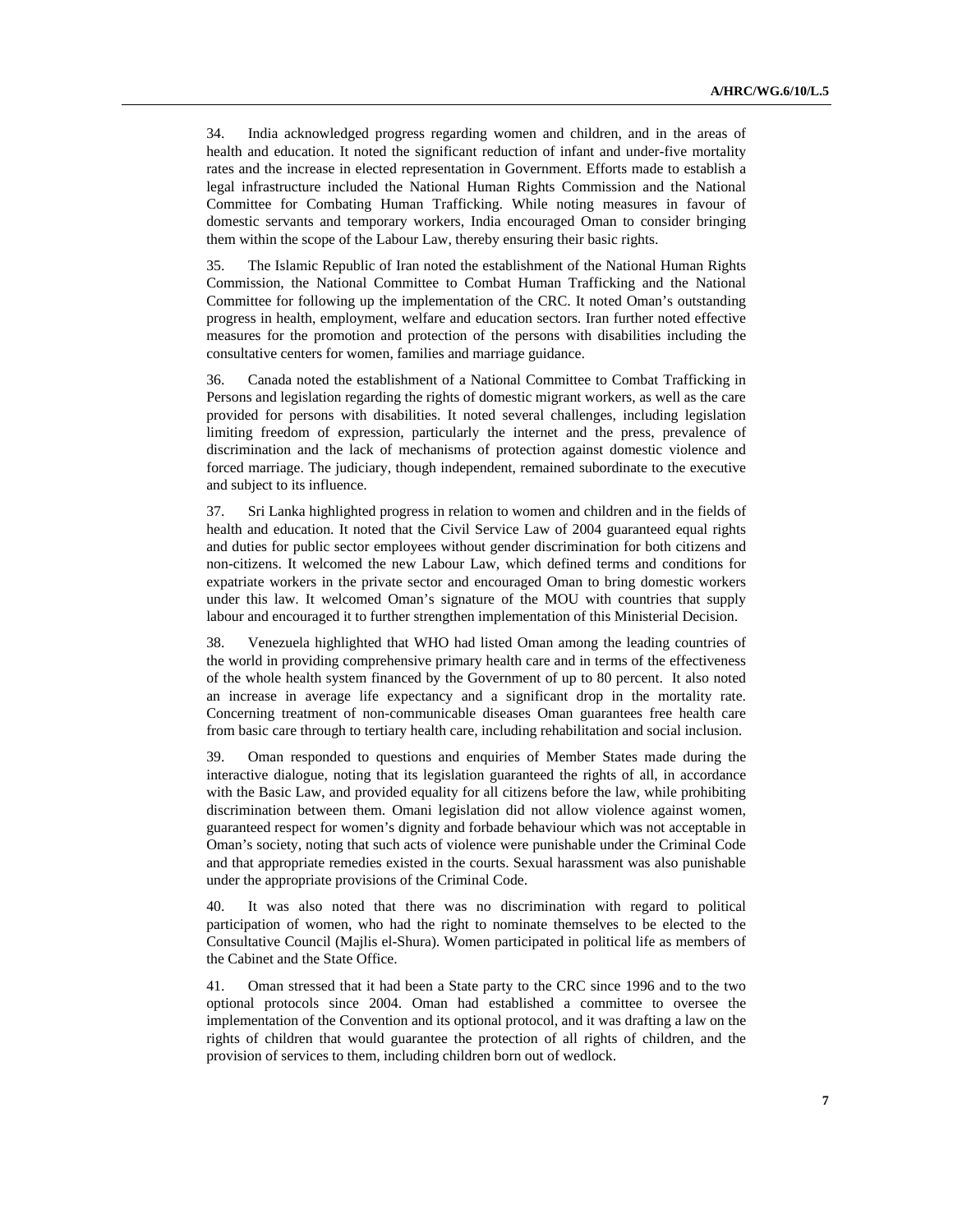42. Oman noted that it had collected data on cases of disabilities, through the population censuses of 2003 and 2010. The 2008 Law on the rights of the disabled provided many rights, including the right to employment at a minimum quota of 1 percent in the government administrative sector and 2 percent in the private sector in enterprises with a number of employees exceeding 50 persons. Oman had 33 non-governmental centers working on a voluntary base and supported by the government in order to provide the daily services to those with disabilities. Oman hoped to establish more centers of this type.

43. Under the Basis Law, school education was free of charge for all children living in Oman. This had also contributed to enrolment rates of over 90 percent in primary schools, over 80 percent at the preparatory level and almost 80 percent in secondary schools.

44. Oman noted that it paid special attention to the education of children with disabilities and that there were three specialized schools, for the visually impaired, the deaf, and the mute. Specialized teachers helped these children to attain better integration in the community. A national plan for the integration of children with disabilities in the public schools had been adopted in early 2000.

45. Democratic People's Republic of Korea underlined Oman's achievements in areas such as education and health. As recognized by UNDP, Oman was one of the world's leading countries regarding progress made in education and health in recent decades. It noted that constant efforts were being made in the area of women's empowerment, as demonstrated by increased numbers of women in major public posts.

46. France noted with satisfaction measures taken to promote human rights, particularly the establishment of a National Human Rights Commission. Acknowledging significant efforts to improve women's status, France noted continued gender inequality regarding the ability to pass on citizenship, and the vulnerability of women and children to domestic violence. It also noted restrictions of the freedom of association and the freedom of expression, referring to censorship of newspapers and publications deemed politically or culturally offensive.

47. Spain acknowledged efforts made and urged Oman to continue consolidating the legal framework for the protection and promotion of human rights. It congratulated Oman on its determination to reach the second MDG regarding the right to free education for all citizens, and to reduce the level of illiteracy in the country.

48. Jordan noted that Oman had made considerable progress for instance in the area of economic, social and cultural rights, in particular in the areas of health and education. Jordan also appreciated progress in the area of civil and political rights, including with regard to the freedom of expression and opinion and related developments in the legislative framework concerning the media.

49. Slovenia noted Oman's progress in the areas of juvenile justice, forced labor, human rights education and human trafficking, as well as the fast decline in under-five mortality. While commending the number of voluntary pledges, it noted a number of challenges in the area of civil and political rights, including discrimination and violence against women, and regarding the rights of children and migrant workers.

50. Yemen appreciated the progress made by Oman in a relatively short period in the human rights area. It noted that Oman had built the necessary legal framework to implement human rights principles at the national level, especially with regard to the rights of women and children. Yemen welcomed that Oman had made such progress based on the preservation of the specificities and social values of Oman, while benefiting from the experience and best practices of others.

51. Indonesia noted increased efforts to make human rights awareness a core part of the national education system. It noted that human trafficking was becoming a significant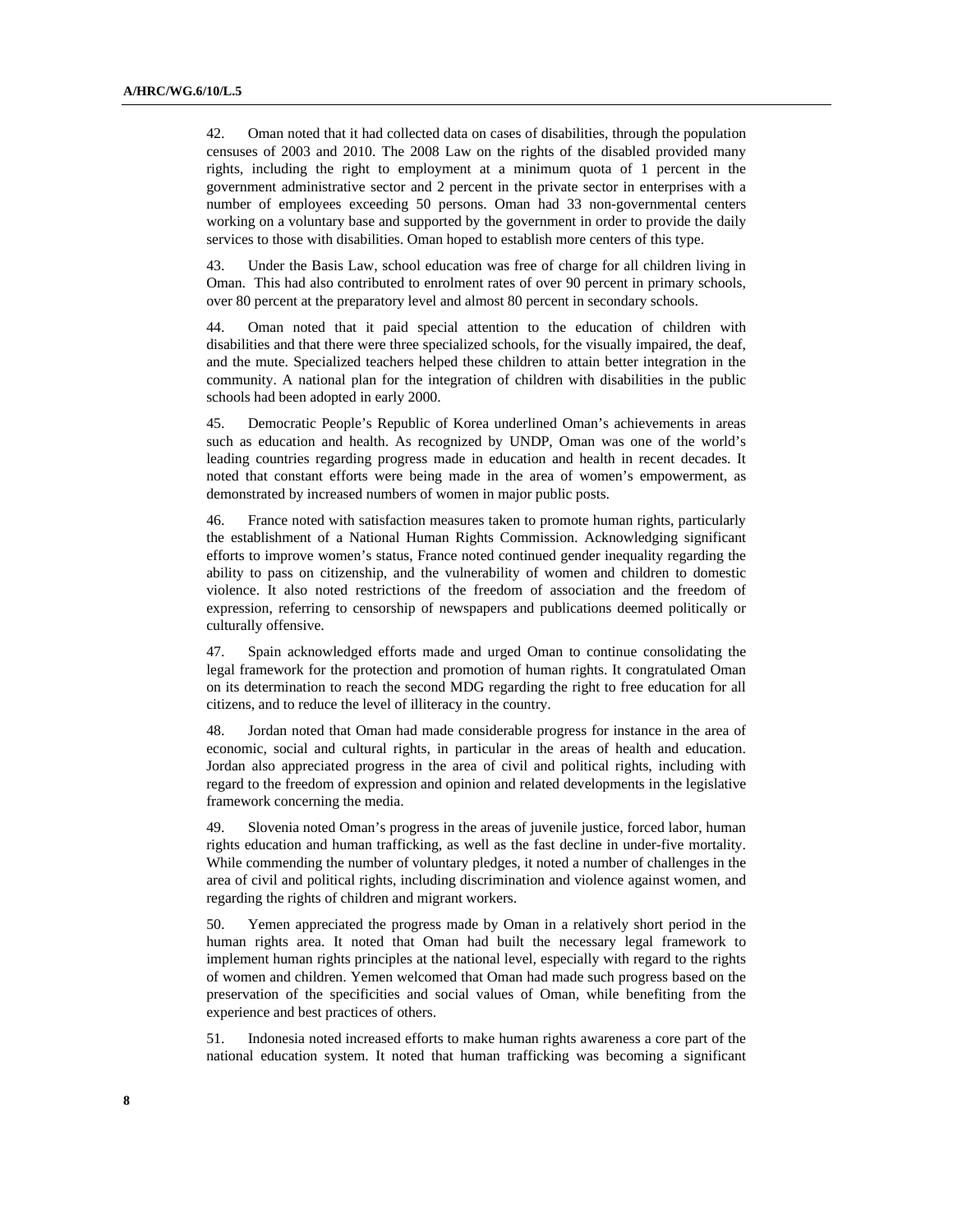challenge for the Sultanate and commended Oman's efforts to tackle this issue with the seriousness it deserved. Indonesia shared concerns voiced by various stakeholders that the National Human Rights Commission was not yet accredited by the International Coordinating Committee.

52. Lebanon noted that Oman had taken major steps towards the promotion of human rights with the creation of the national commission for human rights and the committee to combat human trafficking. In recent years, Oman had made concrete achievement in different areas related to economic, social and cultural rights. Lebanon particularly commended initiatives for the empowerment of Omani women and the promotion of their participation in the Consultative Council (majlis el-shura) and in the economic sphere.

53. Libyan Arab Jamahyria commended the achievements regarding, inter alia, the rights to health and education, the right to work, and the freedom of opinion and expression. Libya also appreciated the efforts made by the national commission for human rights in raising awareness concerning human rights in all regions of the country. It further welcomed the lifting of reservations to CRC.

54. Malaysia commended Oman for major strides particularly in the area of legislative reform and socio-economic development, including increased investment in education, health, training and social services, and for its proactive stance in advancing the rights of women and children. It welcomed Oman's intention to withdraw its reservations to the CRC and noted its seriousness in addressing the scourge of human trafficking and issues related to migrant workers.

55. Singapore commended Oman for its support to the rights of women, children of ethnic minorities and the disabled. It also noted that Oman's high ranking in the UNDPs 2010 Human Development Report as a testament to the great strides that the nation had made in social development and economic progress, leading to significant improvement in healthcare and education. It noted that fighting terrorism was one of the main challenges today and that Oman had made tremendous achievements in this respect.

56. Bangladesh noted Oman's economic growth and efforts in the area of governance and free education and health care. It further noted measures to reduce gender disparity, including in educational levels, as well as the increased life expectancy. Bangladesh welcomed the existence of an administrative court, a functioning human rights institution and guarantees for the enjoyment of religious rights. It noted that the national committee for combating human trafficking provided safeguards against trafficking and forced labour. It commended efforts regarding the welfare of expatriate workers and the constitutional recognition of the family as basis of society.

57. The United Kingdom of Great Britain and Northern Ireland was pleased to note the confirmation concerning the lifting of reservations to CRC. It welcomed the work in combating discrimination against women, including the designation of an official Omani Women's day, and Oman's ratification of the Convention on the Rights of Persons with Disabilities. The United Kingdom was concerned that some aspects of the domestic law still allowed for discrimination against women and migrant workers. It encouraged Oman to address concerns by the Committee of the Rights of the Child during the preparation of the new Draft Law of the Child. The United Kingdom strongly encouraged Oman to sign both CAT and its Optional Protocol.

58. Oman noted that freedom of expression and opinion were guaranteed for all. The media, the press and other media were devoted to the development of the country as a whole. This is why Oman had been ranked 19th in the world according to the global report on information development for 2009-2010. The number of newspapers, magazines and periodicals had increased to over 80. The private sector had started creating private radio and television stations. There was also a continuing increase in the number of internet sites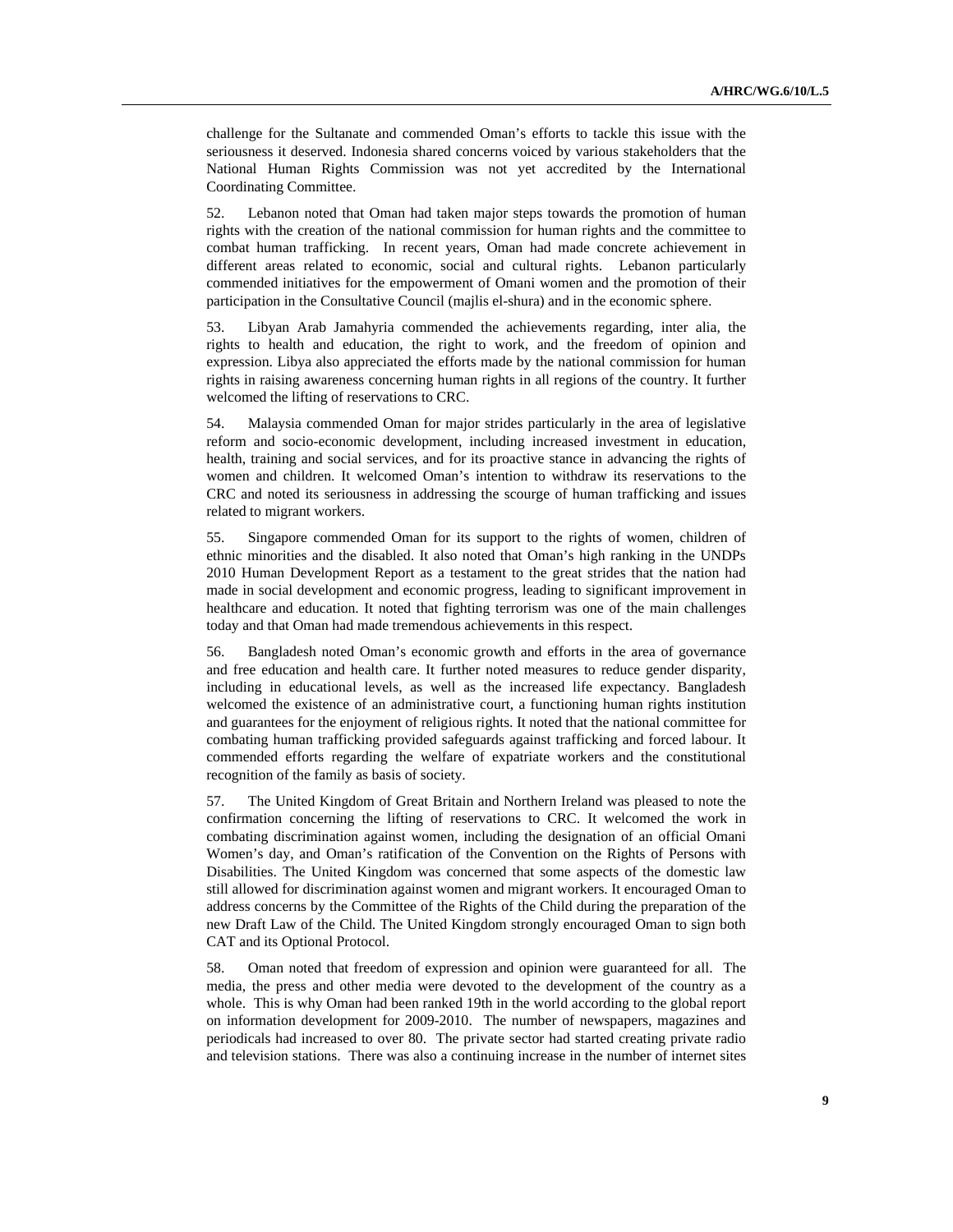that offer services in full freedom and transparency. Oman asserted that no person was imprisoned for expressing an opinion as long as certain principles and rules were respected. Oman continually worked on aligning its legislation with ratified instruments.

59. On the question regarding granting citizenship to children as a way to prevent statelessness, the law provided that Omani citizenship is granted to the child of an Omani women if the father is with unknown citizenship, but that the child takes the citizenship of the father, whether he is Omani or not, if the father is of a known citizenship.

60. Chad noted with satisfaction the importance Oman accorded to the UPR, which allowed States, in regular intervals, to analyze their progress made in the protection of human rights owing to the comments and recommendations of other States.

61. Brazil welcomed the improvements in life expectancy, mortality, and literacy rates. It commended Oman for its substantial voluntary pledges, including with regard to accession to international instruments and the withdrawal of reservations. It noted that the situation faced by migrant workers was still one of concern. The sponsorship system made them vulnerable to abuse and mistreatment, including trafficking. Domestic workers were particularly vulnerable. The situation of women still required improvements, particularly in the rules on marriage, divorce and child custody. Children born out of wedlock still faced serious vulnerabilities.

62. The Philippines acknowledged Oman's legal infrastructure and its progress in the area of health development, including comprehensive primary health care services. It welcomed efforts to increase women's involvement and participation in public life, and noted the inclusion of human rights concepts in primary school curricula. It commended the drop in infant mortality rates, the prohibition of child labour and the establishment of a National Committee concerned with following-up the implementation of CRC. It welcomed measures adopted to safeguard the rights of domestic workers and to address human trafficking.

63. Pakistan was pleased to note that the UNDP 2010 Human Development Report listed Oman among the countries that had made the greatest progress in recent decades in education, health and other sectors. It also noted progress in empowering women in the educational and economic spheres. Their participation in all fields needed to be encouraged. It also noted that the rapid pace of economic development had attracted a large number of foreign workers. It noted that a number of legal and administrative measures had been taken to improve their living and working conditions.

64. Sudan noted achievements in the area of child rights and the judicial system as well as rapid progress towards comprehensive development in all areas, including health, education and living standards. Within the framework of its development efforts Oman had also addressed poverty and unemployment.

65. The Syrian Arab Republic appreciated Oman's sincerity in promoting human rights, including the right to development, and reinforcing the national human rights framework. Syria also highlighted the values of peace, tolerance and justice in the collective culture of the Omani people, noting that Oman accorded the highest priority and respect to human dignity. These values and principles provided a solid basis for the promotion and protection of human rights. Syria noted that Oman had acceded to a large number of human rights instruments and that it pursued constructive cooperation with different human rights mechanisms.

66. Sweden welcomed Oman's ratification of CEDAW, but noted that women continued facing discrimination in law and practice, regarding their personal status and employment and their subordination to male guardians. It noted the existence of the death penalty. Concerning the freedom of expression, Sweden expressed concerns at arbitrary arrests and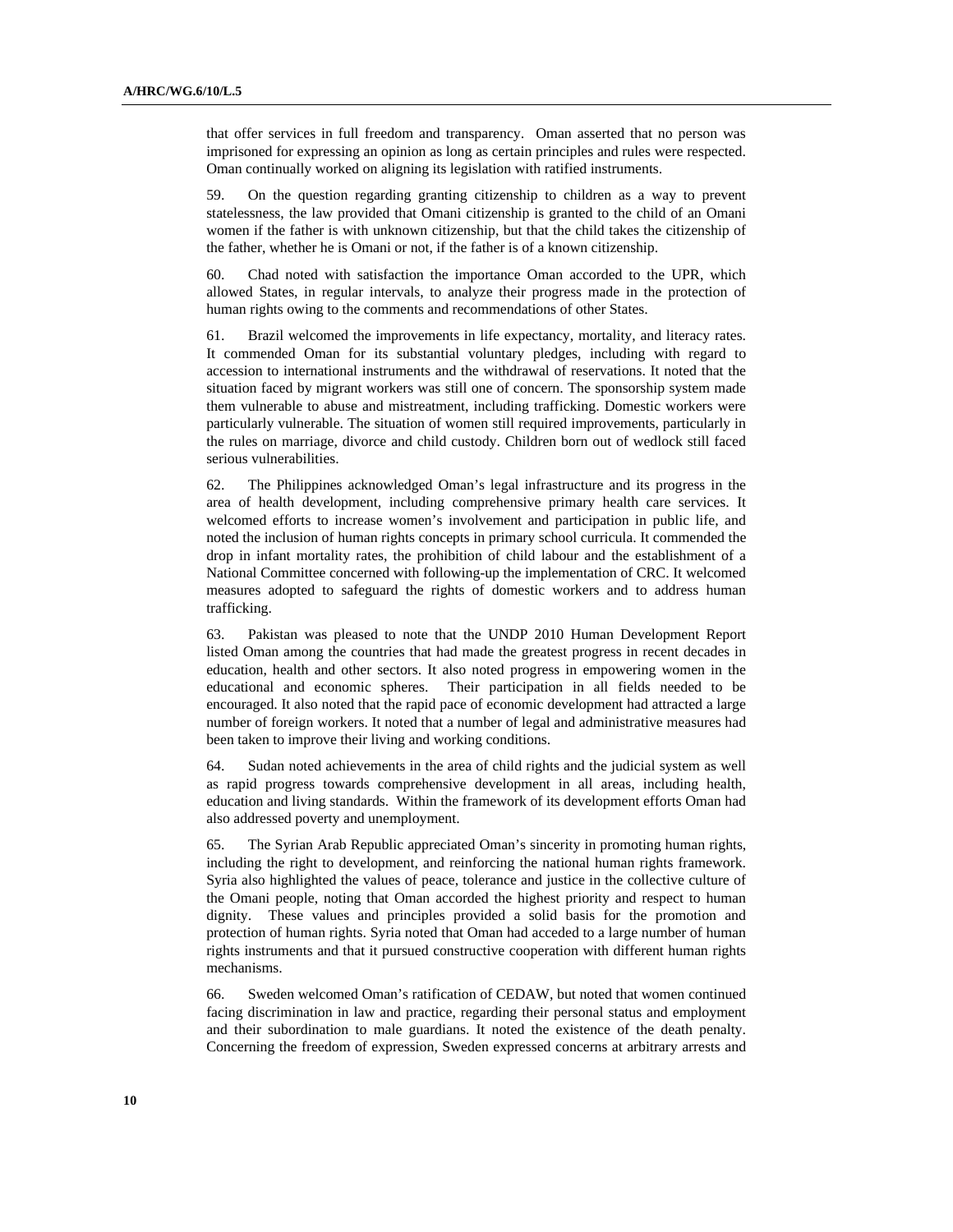restrictions by law and practice. Noting that homosexuality was illegal and punished according to Sharia law, it inquired how LGBT rights could be safeguarded.

67. Slovakia commended, inter alia, legislative measures strengthening the legal protection for children, the bill for the care and rehabilitation of persons with disabilities, and the Act on Human Trafficking. Slovakia was concerned that the Press and Publication Law allowed the censoring of publications. It was particularly concerned about reports of harassment of journalists and writers for criticizing government policies in recent years. It noted that women continued to face inequality in areas such as marriage, divorce, inheritance, child custody and employment.

68. Uzbekistan underlined Oman's constitutional human rights protection and the special attention it attached to the rights to health, education and work. Uzbekistan welcomed in particular the establishment of the National Human Rights Commission as independent institution fostering cooperation with civil society. Noting efforts to combat human trafficking, it inquired about results of implementing the Law on Combating Human Trafficking and the work of the National Committee on Human Trafficking.

69. Chile highlighted Oman's efforts in human rights and urged the Government to continue to consolidate the legal framework for the effective promotion and protection of human rights. It congratulated Oman on its determination to reach the second MDG concerning free education, and to reduce the illiteracy rate.

70. The United States of America commended Oman's progress in the areas of education, public health and workers' rights, particularly the increase of schools and elementary school enrolment rates. Increased spending on health services and awareness campaigns had led to greater life expectancy and reduced infant mortality rates. It noted that migrant workers could join unions, and that women were protected from dismissal for reasons of sickness, pregnancy or childbirth. It remained concerned that Omani women married to non-nationals could not pass their citizenship to their children, and at the prevalence of human trafficking. It also noted inequalities with regard to the work conditions of non-Omani workers, especially the lack of a legal minimum wage and work hour limits.

71. Oman noted that during a very short period of time, it had established legal structures for the protection of workers rights in conformity with international standards. Oman had adopted a new labour law in 2003, providing equal rights for all workers.

72. Oman commented on the protection of domestic workers, and noted that regulations to combat trafficking in persons required recruitment agencies to comply with all regulations of the countries of origin of workers, to maintain a registry with information on the workers brought to Oman and to conclude a model contract with the employer to protect the workers and their rights.

73. The labour law did not make a distinction between Omani and migrant workers. Oman respected the rights of workers, including those temporarily employed. Oman had committed itself voluntarily to review a number of labour-related laws, taking account of ILO Conventions 87 and 98, as a prelude to adopting the necessary measures. Oman had also established a hotline to receive complaints from workers whose rights were infringed, so that necessary action could be taken.

74. Oman further noted that it attached great importance to combating all crimes, including trafficking in persons as a contemporary form of slavery, committed by the exploiting persons belonging to vulnerable groups, particularly children, youths and girls. An amendment had been introduced to the Labour Law in order to bring it in conformity with the Law on trafficking in persons.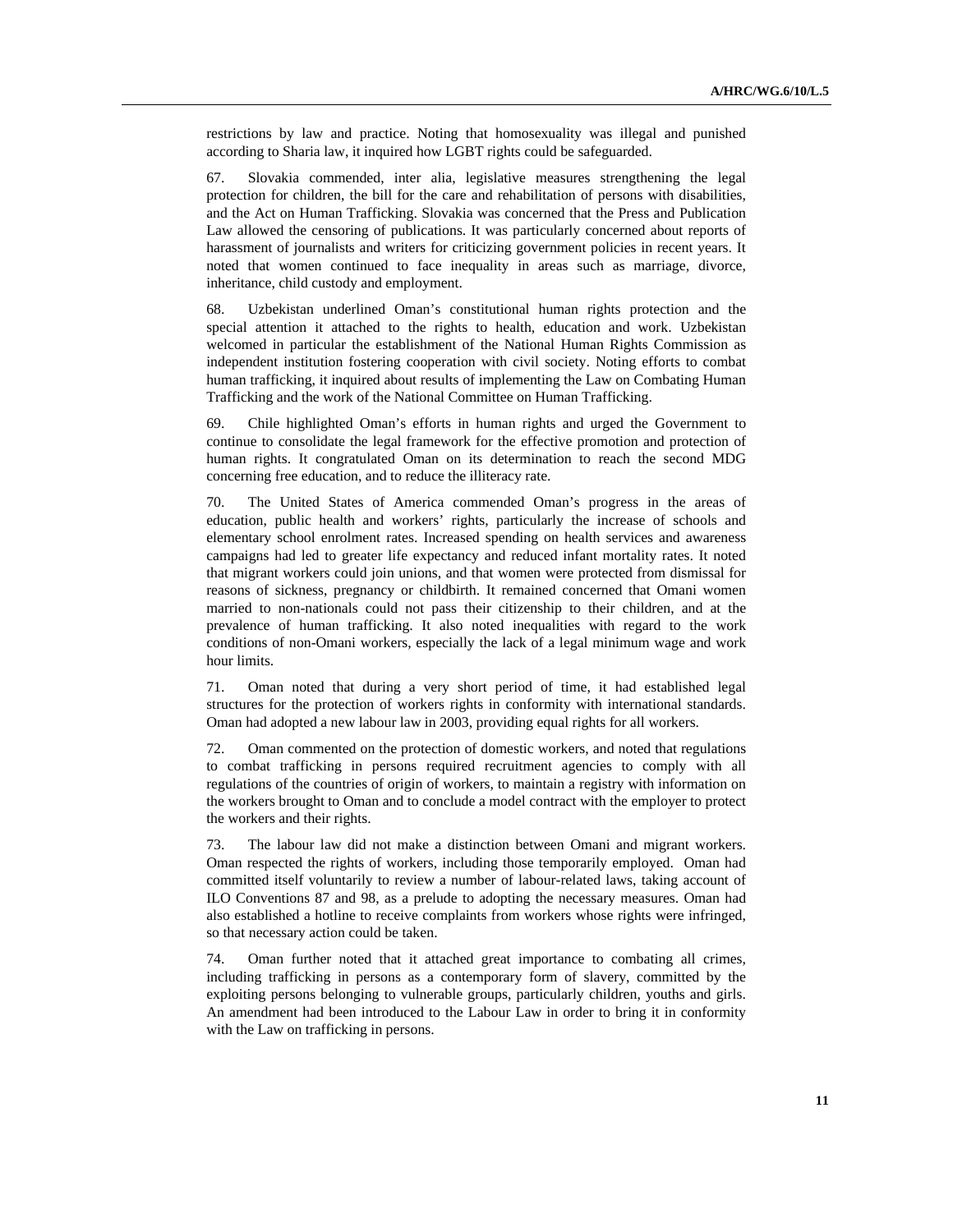75. Oman focused on raising general awareness about trafficking in persons, with a focus on victims. In this regard, the National Commission to combat trafficking in persons had produced about two million leaflets in seven different languages that were distributed to all target groups, in addition to posting on websites and dissemination through other media. Oman highlighted its efforts in monitoring trafficking activities and prosecuting perpetrators of trafficking in persons.

76. Oman had an integrated network of information based on international, regional and national cooperation and coordination, with an exchange of information with Interpol as well as UNODC and other relevant agencies. Oman's strategy to combat trafficking in persons focused also on the rehabilitation and reintegration of victims. Oman was committed to combat trafficking in persons by reinforcing existing measures and by working on raising awareness and encouraging victims to report any actions that could fall under the law on combating trafficking in persons.

77. Cuba noted significant progress in education, health, fighting trafficking and rights of persons with disabilities. It highlighted universal access to quality education, progress in the health system, advances regarding the rights of women and children, and that Oman was prepared to strengthen participation of women in the workforce and economic fields. It welcomed efforts aimed at the enrolment of girls in specialized courses and professional trainings. Significant progress had been made with regard to migrant workers.

78. Norway acknowledged Oman's efforts and results in improving the human rights situation. It noted that active participation of civil society was essential to a meaningful UPR process, and that despite freedom of speech by law, freedom of expression remained curtailed in practice.

79. Italy appreciated the measures for advancing equality of women and expressed its confidence that de facto discrimination, especially in relation to marriage, divorce, inheritance and child custody, would be corrected in the future. Italy noted that no executions had been carried out in Oman since 2001. It noted that the amended 2009 Press Law further tightened existing restrictions and extended criminal liability to persons operating communication facilities.

80. Argentina noted the progress which Oman had made in reducing child mortality of children below the age of five, which had been particularly highlighted by the World Health Organization.

81. Nigeria encouraged Oman to continue implementing programmes and policies initiated to fully guarantee the rights of its citizens. It observed that Oman was party to a number of core international human rights instruments, and encouraged it to consider signing or acceding to international human rights instruments such as ICRMW.

82. Poland noted that freedom of expression remained limited in Oman. It expressed concerns over the Press and Publication Law which allowed the censoring of publications perceived as politically, culturally or sexually offensive. It inquired about measures to stop harassment of journalists and writers for criticizing government policies or public services.

83. Nepal highlighted Oman's significant progress in different fields concerning economic, social and cultural rights, particularly in relation to women and children, and in the fields of health and education. It noted that Oman occupied a dignified rank in the global human development index. It highlighted efforts towards establishing the National Human Rights Commission and the National Committee for Combating Human Trafficking.

84. Germany commended Oman for the establishment of the National Human Rights Commission and sought its views regarding a future ICC accreditation. It noted that while the Labour Code affirmed the equality of all workers, this applied to citizens only.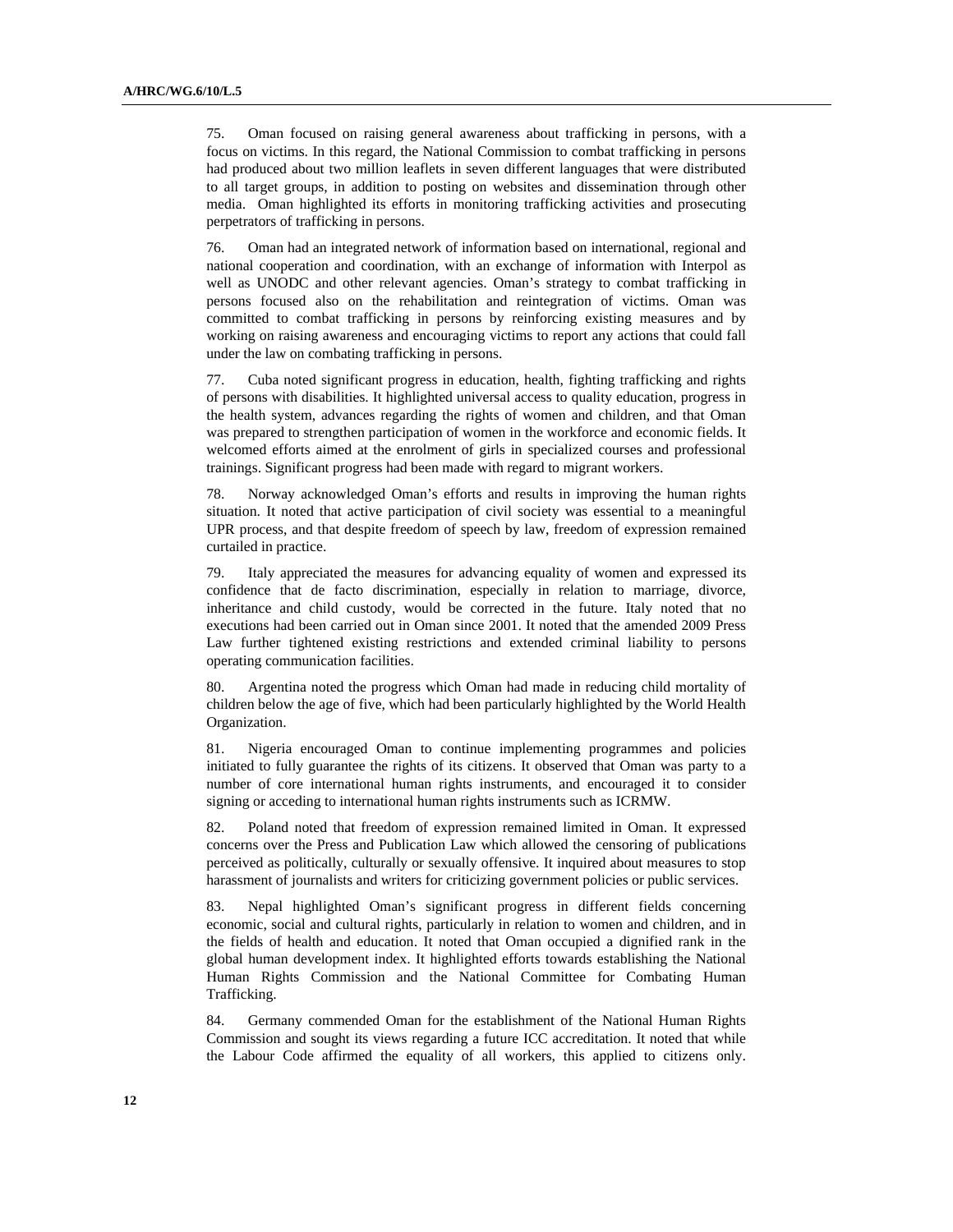Germany enquired about Oman's plans to grant civil rights to non-citizens, particularly expatriate workers.

85. Australia welcomed progress particularly in economic, social and cultural rights. It was nonetheless concerned that inequality between men and women was enshrined in Omani Law. It appreciated the initiative to raise the minimum working age from 13 to 15 years old, as part of efforts to end child labour. Australia was concerned that access to education was restricted to girls. It was also concerned by new measures further restricting freedom of opinion and expression. Australia remained concerned that capital punishment was a part of Omani Law.

86. China appreciated Oman's establishment of a national legal infrastructure and the incorporation of human rights principles in its law and institutions. It noted the promulgation of the law on combating human trafficking and the establishment of a related national committee. China commended Oman's progress in education and public health as noted by UNDP and its active role in the global initiative on road safety. It hoped the international community would respect Oman for its traditions and customs as an Islamic country.

87. In closing remarks, Oman noted that it was considering the possibility of acceding to the two major international covenants. Oman would be regularly reviewing the conventions it had already acceded to in order to consider the removal of reservations made to them. Oman confirmed its decision to withdraw four of its reservations to the Convention on the Rights of the Child and to limit the scope of its fifth and final reservation. Oman was going to train more people at the national level and increase capacity building in order to prepare for the accession to additional international human rights treaties.

88. Oman indicated that it would ensure coordination in the follow-up to the UPR among all human rights stakeholders, including the national human rights institution and civil society, to evaluate the outcome of the review and to develop national plans and relevant human rights legislations.

## **II. Conclusions and/or recommendations**

89. **The recommendations formulated during the interactive dialogue/listed below have been examined by Oman and enjoy the support of Oman:**

 89.1. **In the context** of **continuing its consideration concerning its accession to international treaties, accord priority to accession to the two fundamental international human rights conventions (Algeria);**

89.2. **Consider ratification of basic international instruments (Turkey);**

 89.3. **Consider the possibility of acceding to some of the international conventions to which the Sultanate of Oman is not yet a party, with due regard to its religious and cultural specificities and the needs of Omani society (Morocco);**

 89.4. **Continue to adopt a positive perspective towards accession to the ICCPR (Egypt);**

 89.5. **Maintain its positive approach to studying the question of accession to the ICESCR (Syrian Arab Republic);**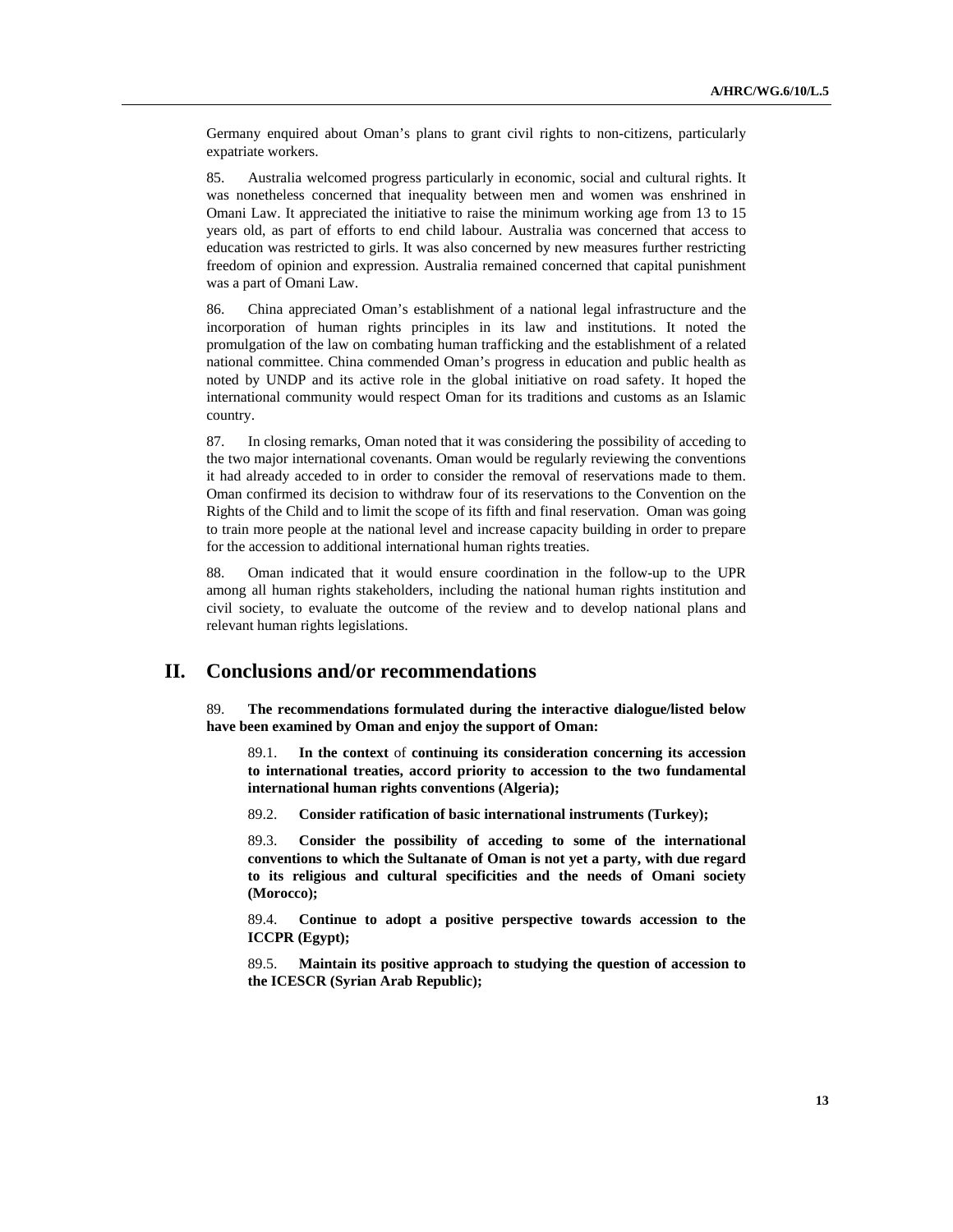89.6. **Continue with the process of harmonizing national laws, regulations and legislations with the provisions of the international human rights treaties to which it is a party and take appropriate measures in this regard (Qatar);**

 89.7. **Take further measures aimed at strengthening laws and regulations regarding human rights (Mauritania)**;

 89.8. **That domestic legislation be brought more closely into line with the stipulations of relevant human rights instruments and that the Government establish an effective coordination and oversight body to monitor antitrafficking efforts and collect accurate data for use in future strategies and initiatives (Indonesia);**

 89.9. **Continue promulgating legislation and promoting policies necessary to strengthen the protection of, and respect for the rights of women and their role in society, while considering them an essential partner in the development process (Egypt);**

 89.10. **Continue its efforts to ensure bringing into force the Omani law of the child in pursuit of its national strategy on children and in line with the CRC obligations (Bangladesh);**

 89.11. **Further pursue efforts to pass a national law which would ensure a greater degree of protection for children (Sudan);**

 89.12. **Finalize and enact legislation to better protect children, including Draft Law of the Child (Australia);** 

 89.13. **Place importance on the review of the Law on civil associations to ensure a more effective working environment for them (Lebanon);**

 89.14. **Continue to work to strengthen national human rights mechanisms (Nepal);**

 89.15. **Continue efforts to enhance the capacities of institutions working with persons with disabilities, including educational and health institutions (Saudi Arabia);**

 89.16. **Consider creation of additional national mechanisms to promote and protect human rights of vulnerable groups especially women, children, and people with disabilities (Islamic Republic of Iran);**

 89.17. **Sustain its constructive steps taken in the field of human rights (Turkey);**

 89.18. **Continues with its efforts to promote and protect human rights and freedoms (Sri Lanka);**

 89.19. **Continue its efforts in the protection and promotion of human rights (Chad);**

 89.20. **Further pursue cooperation with civil society organizations with a view to promoting and protecting human rights in different areas, including the areas of education, health, migrant workers and gender equality (Morocco);**

 89.21. **Increase efforts aimed at the realization of further progress in the process of strengthening economic, social and cultural rights, including in particular the rights of women and children and persons with disabilities (Egypt);**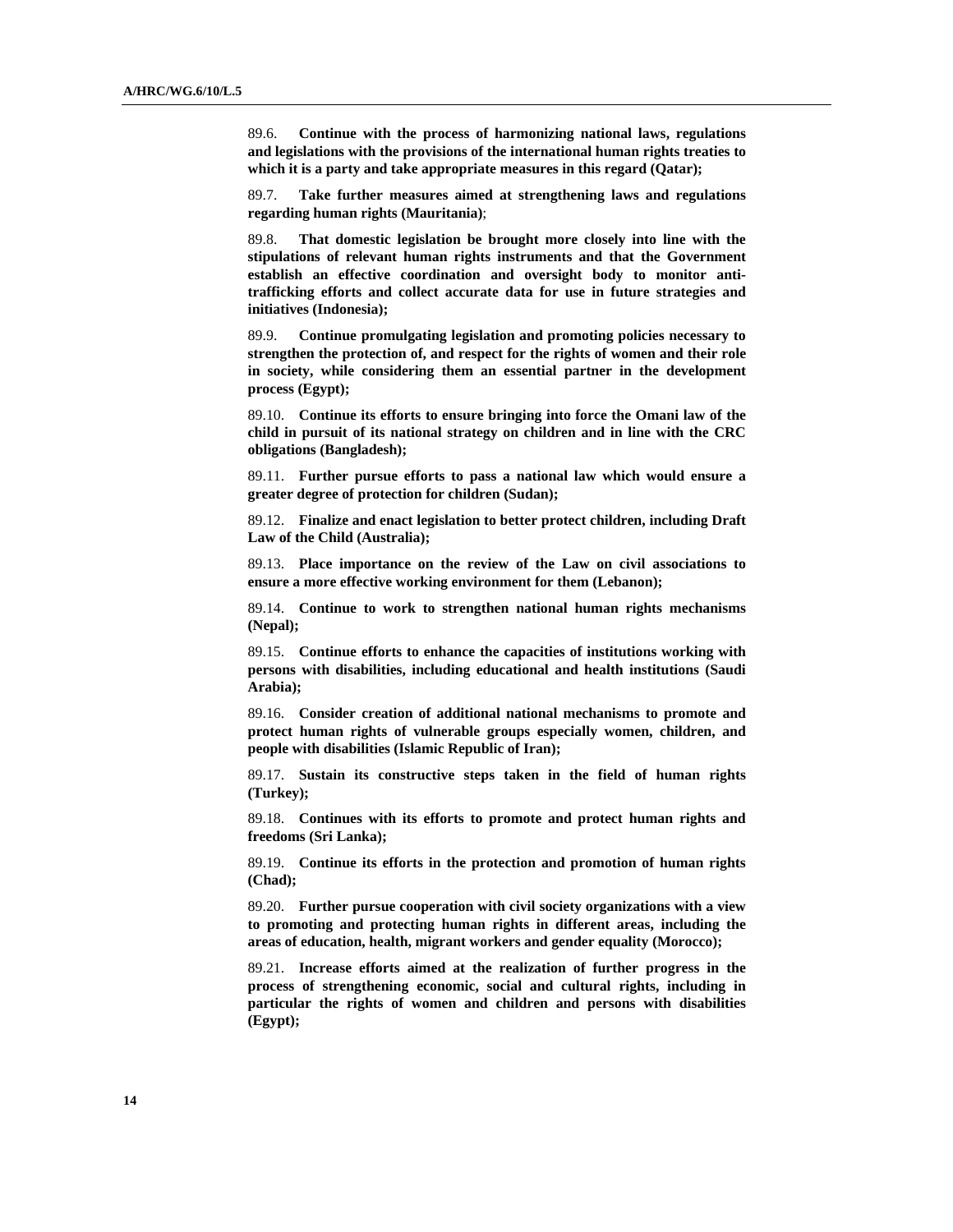89.22. **Further continue its efforts to improve the rights of children, ensure that the Omani Law of the Child is enforced and consider developing a comprehensive national plan of action for children (Azerbaijan);**

 89.23. **Devise a practical national strategy to spread a human rights culture so as to guarantee the protection of these rights on the long term (Mauretania);**

 89.24. **Adopt a national action plan for child rights in the juvenile justice system (Sudan);**

 89.25. **Submit the overdue reports in connection with the implementation of the International Convention on the Elimination of Racial Discrimination (Morocco);**

 89.26. **Make further efforts to respond to communications and questionnaires submitted by the Special Procedures mandate holders (Jordan);**

 89.27. **That the national human rights commission find a mechanism for cooperation with the Office of the High Commissioner for Human Rights, especially with regard to programmes and courses relating to human rights (Kuwait);**

 89.28. **That the Sultanate of Oman strengthen its cooperation with the Office of the High Commissioner for Human Rights with a view to holding more training sessions for awareness raising and education on human rights (Kuwait);** 

 89.29. **Continue its efforts to overcome discrimination based on gender, race, descent and nationality (Argentina);**

 89.30. **Continue putting forward effective measures in order to eliminate discrimination against women (Azerbaijan);**

 89.31. **Take additional measures to eliminate all forms of discrimination against women and promote the status of women and their participation in all State institutions (Bahrain);**

 89.32. **Strengthen existing efforts to increase the opportunities for the representation of women in the Omani Consultative Council (Majlis el-Shura) (Bahrain);**

 89.33. **Take further efforts to promote the participation of women in public life (Algeria);**

 89.34. **Promote the rights of women and enable them to participate more effectively in public life (Morocco);**

 89.35. **Consider further steps to engage women in politics in order to increase the number of women in decision making positions (Norway);**

 89.36. **Increase opportunities for the representation of women in Government functions (Yemen);**

 89.37. **Continue its aspirations to bring women into the mainstream of its national aspirations (Bangladesh);**

 89.38. **Continue its efforts to develop capacities of women to fulfil their responsibilities as key partner in the development (Pakistan);**

 89.39. **Intensify efforts and measures to ensure the effective promotion of women rights protection, in line with the special customs and values of the Omani society (Mauretania);**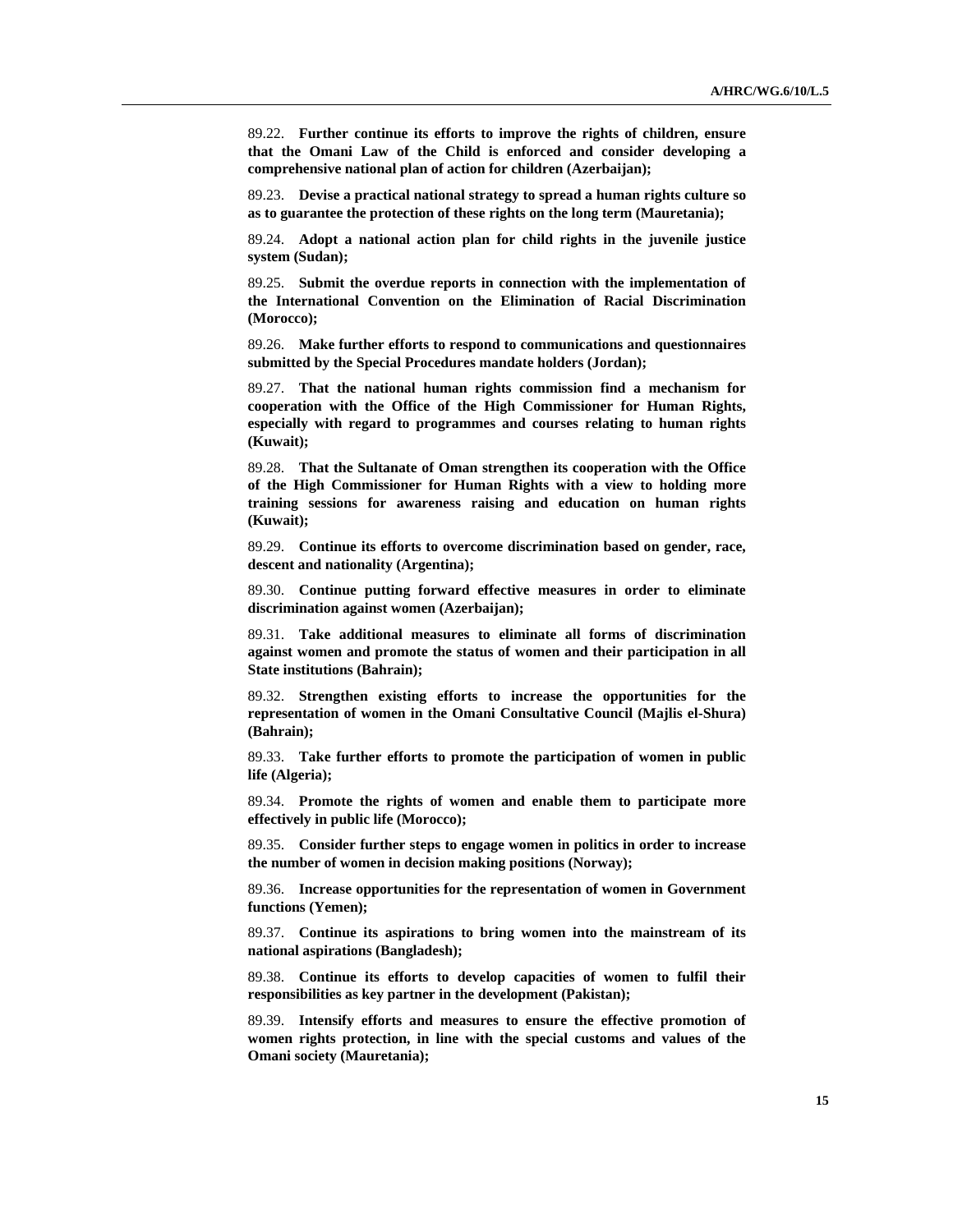89.40. **Conduct an awareness and information campaign aimed at confronting the customs and traditions that give rise to discriminatory practices and to violence against women, particularly within the family (Canada);**

 89.41. **Further adopt policies and legislation to combat discrimination and violence against women, particularly domestic and sexual violence (Brazil);**

 89.42. **Ensure equal rights between women and men with regard to personal status, employment and education (Italy);**

 89.43. **Strengthen the National Committee on Persons with Disabilities ensuring fully its operations, through the development of its norms and provision of adequate financial resources. Adopt a national strategy to eliminate de facto discrimination against persons with disabilities based on an appropriate statistics system (Spain);**

 89.44. **Take concrete steps to strengthening protection of women, ensuring that complaints of domestic violence are properly registered and investigated by the police, and that perpetrators are prosecuted and convicted (Norway);**

 89.45. **Launch an awareness-raising campaign regarding the elimination of violence against women (Jordan);**

 89.46. **Continue its efforts to end the practice of FGM in line with CRC recommendations (Slovenia):**

 89.47. **Continue efforts to put an end to the practice of Female Genital Mutilation (Italy);**

 89.48. **Share its experience in fighting human trafficking with other states and continue its efforts to fight this social ill in cooperation with the international community (United Arab Emirates);**

 89.49. **Continue its efforts to effectively combat human trafficking, also through raising public awareness (Azerbaijan);**

 89.50. **Strengthen its efforts to prevent and combat human trafficking offences through studying international best practices, developing domestic legislation in conformity with international standards, establishing institutions and agencies and strengthening cooperation with relevant international organizations and bodies (Islamic Republic of Iran);**

 89.51. **Increase law enforcement against trafficking for forced labour and take steps to systematically identify and protect victims of trafficking (United States of America);**

 89.52. **Continue its efforts to combat and eradicate trafficking in persons in accordance with international standards (Argentina);**

 89.53. **Take steps to set up a special section in courts and tribunals to look into issues of human trafficking (Singapore);**

 89.54. **Strengthen human rights training of public sector employees (Syrian Arab Republic);**

 89.55. **Continue its role in promoting dialogue between different religions and civilizations, based on the principle of peaceful coexistence and a culture of moderation and tolerance (Saudi Arabia);** 

89.56. **Enhance freedom of expression, association and assembly (Brazil)**;

89.57. **Adopt safeguards to ensure freedom of expression (Poland);**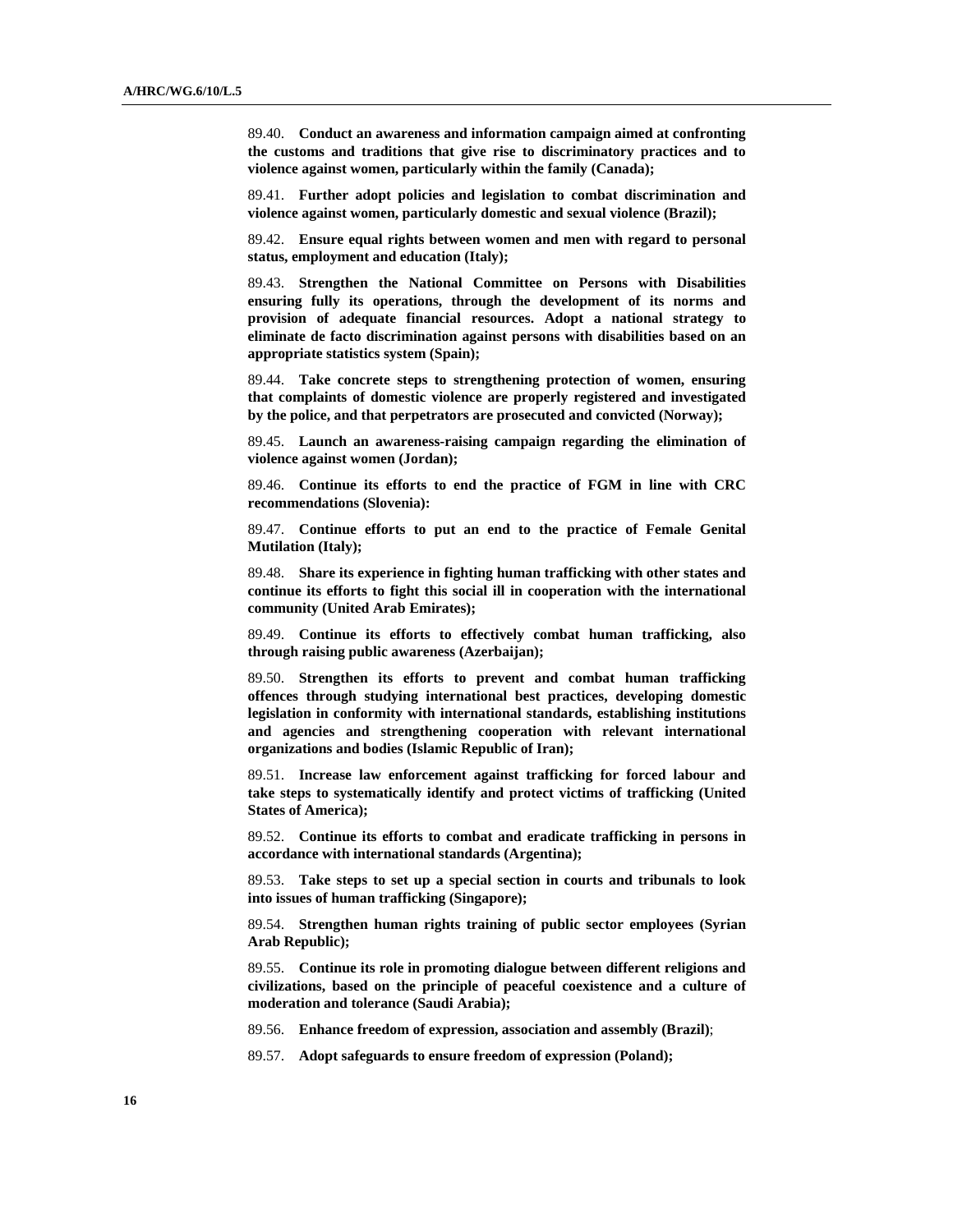89.58. **Take measures to guarantee and protect freedom of expression in conformity with international standards (France)**

 89.59. **Review its relevant legal framework to safeguard the legitimate exercise of freedom of expression (Slovakia);**

 89.60. **Continue cooperation programmes with ILO with a view to further developing the national programme for decent work (Algeria);**

89.61. **Continue the work aimed at the prohibition of child labour (Jordan);** 

 89.62. **Continue to strengthen the participation of women in the work place and in the economic sphere, as well as its care for workers from other countries (Cuba);**

 89.63. **Enhance cooperation and assistance mechanisms to provide the required services regarding migrant workers during their presence in the Sultanate (Morocco);**

 89.64. **Continue its efforts in addressing the welfare of expatriate labours (Bangladesh);**

 89.65. **Continue to engage constructively with partners and with the international community to safeguard the human rights of migrant workers, particularly to life, liberty, security of person, and to just and favourable conditions of work (Philippines);**

 89.66. **Continue improving living and working conditions of foreign workers (Pakistan);**

 89.67. **Continue pursuing efficient, appropriate policies to provide for a better protection of migrant workers, this most vulnerable workforce (Slovakia);**

 89.68. **Extend work standard regulations – especially those regarding health and safety – to all resident workers, regardless of citizenship (United States of America);** 

 89.69. **Continue efforts in protecting the dignity and interests of migrant workers, including through appropriate institutional and legislative measures (Nepal);**

 89.70. **Further pursue efforts aimed at promoting the protection of the rights of migrant workers and share its pioneering experience in international forums (Iraq);**

 89.71. **Exchange information with other countries with regard to best practice in protection of foreign workers (Germany);**

 89.72. **Continue to undertake measures that promote the rights of children, including the provision of equal access to services and protection for children of migrant workers (Philippines);**

 89.73. **Further pursue its efforts aimed at promoting economic growth and raising living standards in the Sultanate (Qatar);**

 89.74. **Further pursue its efforts and programmes to promote human development in rural areas (Qatar);**

 89.75. **Put in place plans aimed at strengthening human development programmes in the Sultanate of Oman (Qatar);**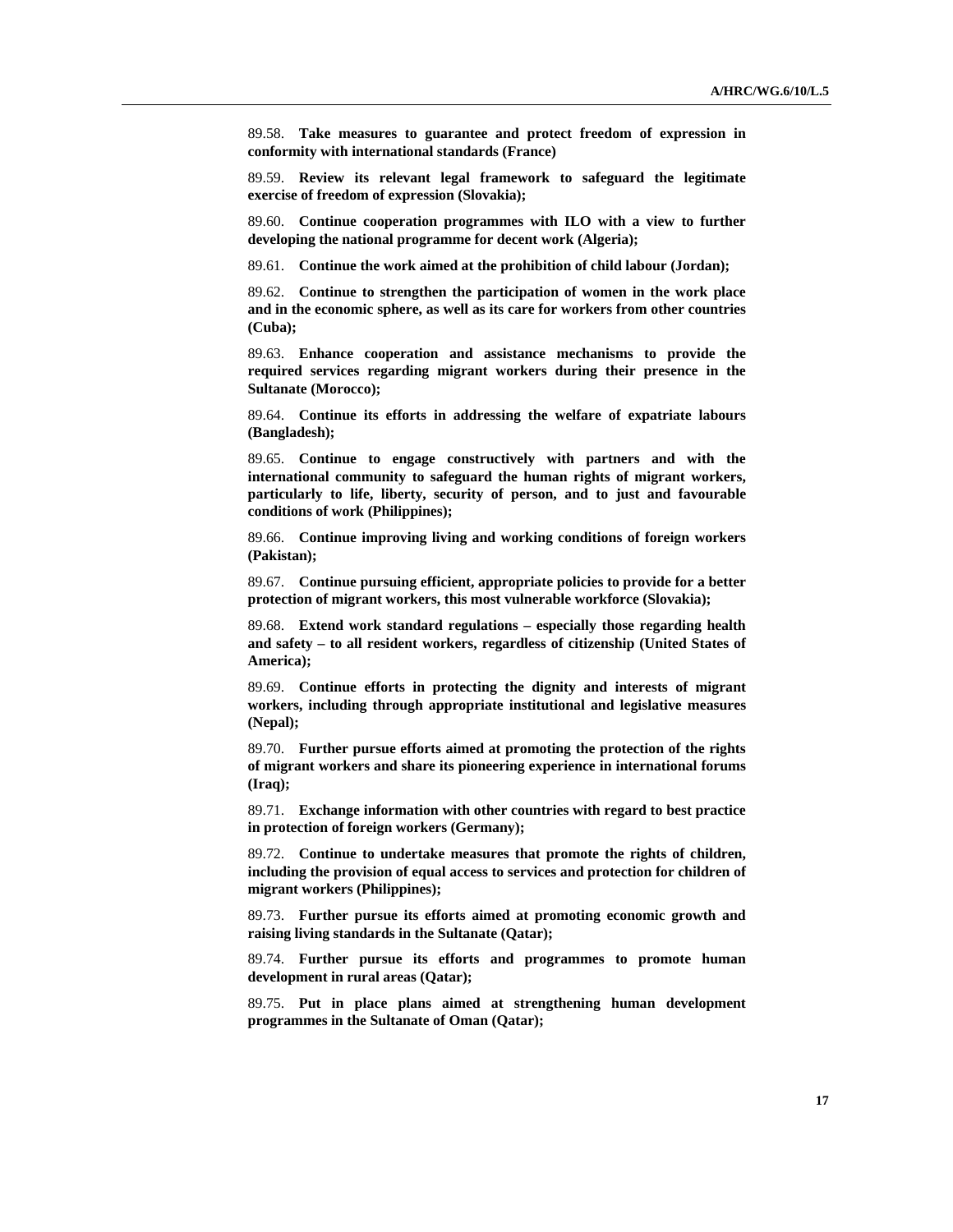89.76. **Strengthen development efforts with a focus on the rural areas (Algeria);**

 89.77. **Accelerate development programmes, especially in the rural areas in all regions of the country (Iraq);**

 89.78. **Step up effort in ensuring that the development programmes and other measures taken to improve the quality of lives of the people fully benefit the vulnerable groups, including those living in the rural areas (Malaysia);**

 89.79. **Continue to strengthen programmes aimed at extending the framework of economic and social right to all citizens, and to improve living standards for those with limited income (Libyan Arab Jamahiriya);**

 89.80. **Continue its successful social policy in the field of health, providing the necessary resources to ensure maintaining the large institutional capacity currently exhibited by its comprehensive health system (Venezuela);**

 89.81. **Adopt measures highlighting the importance of its comprehensive development in all areas, including education, health and living standards, amongst others (Sudan);**

89.82. **Maintain its efforts in the fields of health and education (Cuba);**

 89.83. **Strengthen education and health systems, fight illiteracy and raise awareness on human rights issues (Saudi Arabia);**

 89.84. **Take further initiatives to address the phenomena of poverty and unemployment (Sudan);**

 89.85. **Continue efforts to ensure decent housing for all citizens (Libyan Arab Jamahiriya);**

 89.86. **Continue efforts to ensure the enrolment of all segments of society in education (Yemen);**

89.87. **Remove all restrictions on girls' access to education (Australia);**

 89.88. **Continue in its efforts to integrate human rights within school curricula (Singapore);**

 89.89. **Continue its efforts to integrate human rights education in the remaining grades in schools (Democratic People's Republic of Korea);**

 89.90. **Increase efforts to integrate a human rights culture in school curricula at all stages of education (Bahrain);**

 89.91. **Improve continuously the implementation of its programmes for human rights education (Philippines);**

 89.92. **That the Sultanate of Oman further pursue the practical measures which it has taken to spread a human rights culture in educational institutions, and that it use the media for this purpose (Kuwait);** 

 89.93. **Intensify programmes and activities and provide training and education on human rights issues to military and police officers (Saudi Arabia);**

 89.94. **Share best practices in promoting the education of children with disabilities (Qatar);**

 89.95. **Share with other States its expertise and achievements in the management of institutions providing special needs education (Saudi Arabia);**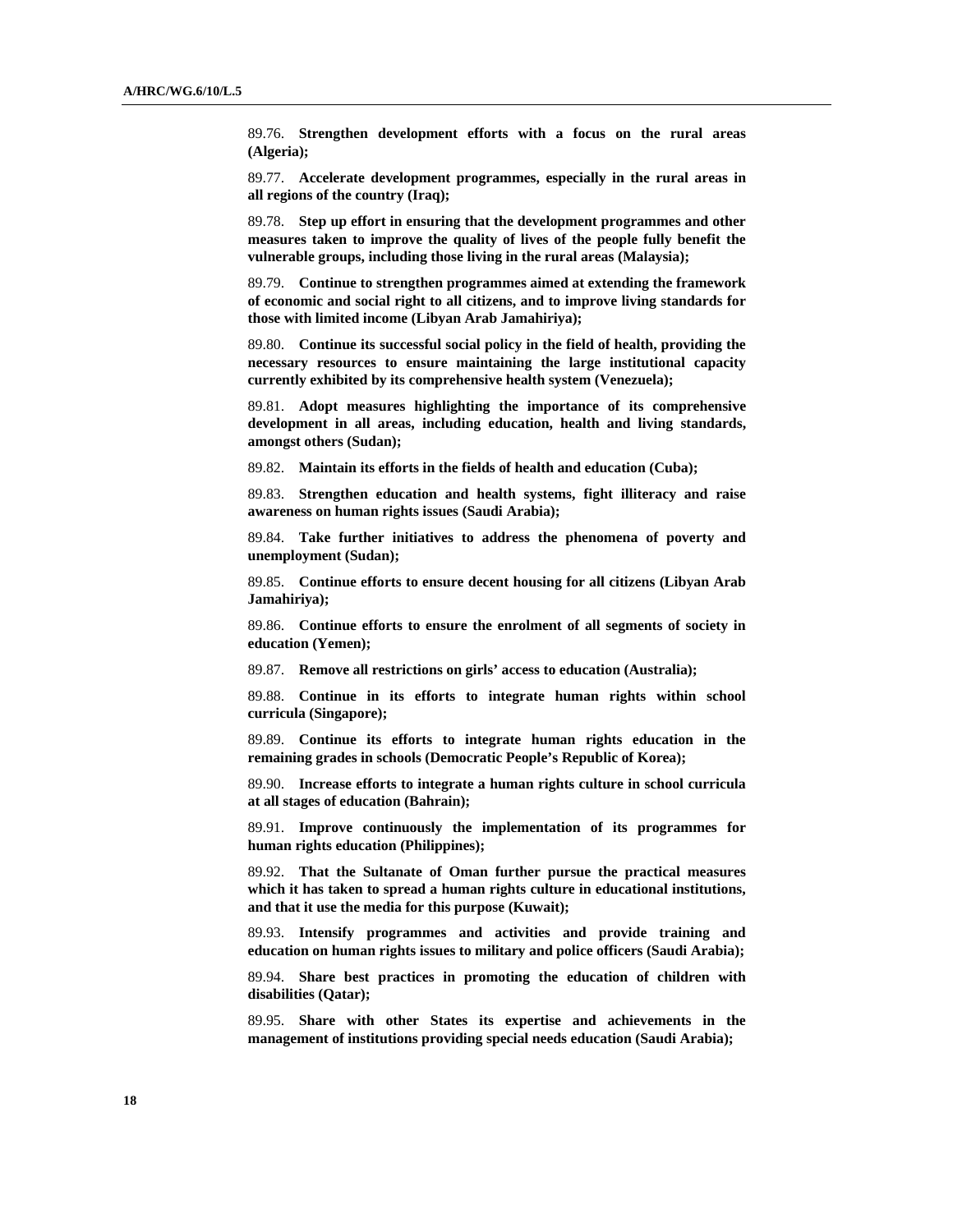89.96. **Continue efforts to provide educational facilities to persons with special needs (Lebanon);**

 89.97. **Continue efforts to fight terrorism and adopt further programmes and activities to protect society from the phenomenon of terrorism, and fight extremism, which has come to pose a threat to many countries and an obstacle to their development (Iraq);**

 89.98. **Organize training sessions and workshops on human rights for the competent authorities to combat terrorism while respecting the rule of law (Singapore);**

 89.99. **Fulfil the voluntary pledge to establish a follow-up committee to study all recommendations submitted during the current UPR process (Syrian Arab Republic);**

 89100. **Establish an effective and inclusive process to follow up on UPR recommendations (Norway);**

 89.101. **Seek close cooperation with the National Human Rights Institute and local NGOs in the implementation of recommendations addressed to Oman in the course of this UPR and which will enjoy the support of the government (Germany);**

 89.102. **Continue the open and constructive dialogue with members of civil society, in particular during the follow-up to the UPR recommendations (Egypt);**

 89.103. **Strengthen cooperation with the international community and organizations including UNICEF, OHCHR and ILO with a view to building capacity and getting technical advice and assistance on matters related to addressing trafficking in persons (Malaysia);**

90. **The following recommendations will be examined by Oman which will provide**  its responses in due time, but no later than the 17<sup>th</sup> session of the Human Rights **Council in June 2011. These responses will be included in the outcome report adopted**  by the Human Rights Council at its 17<sup>th</sup> session in June 2011.

- 90.1. **Sign and ratify the ICCPR (United Kingdom);**
- 90.2. **Continue to consider acceding to ICESRC (China);**
- 90.3. **Continue to consider entering into ICESCR and ICCPR (DPRK);**
- 90.4. **Consider acceding to the ICCPR and ICESCR (Jordan);**
- 90.5. **Accede to ICESCR and ICCPR (Chad);**

 90.6. **Continue to assess the possibility of acceding to ICESCR and ICCPR (Chile);**

 90.7. **Sign, ratify and implement in national law ICESCR, ICCPR and its Optional Protocols (Italy);**

90.8. **Accede to ICCPR and ICESCR as well as the CED (France);**

 90.9. **Accede to ICCPR, ICESCR and ILO Conventions Nos. 87 and 98 (Slovenia);**

90.10. **Become a party to ILO Conventions (Chad)**;

90.11. **Accede to CAT, OP-CAT and OP-CRPD (Slovenia);**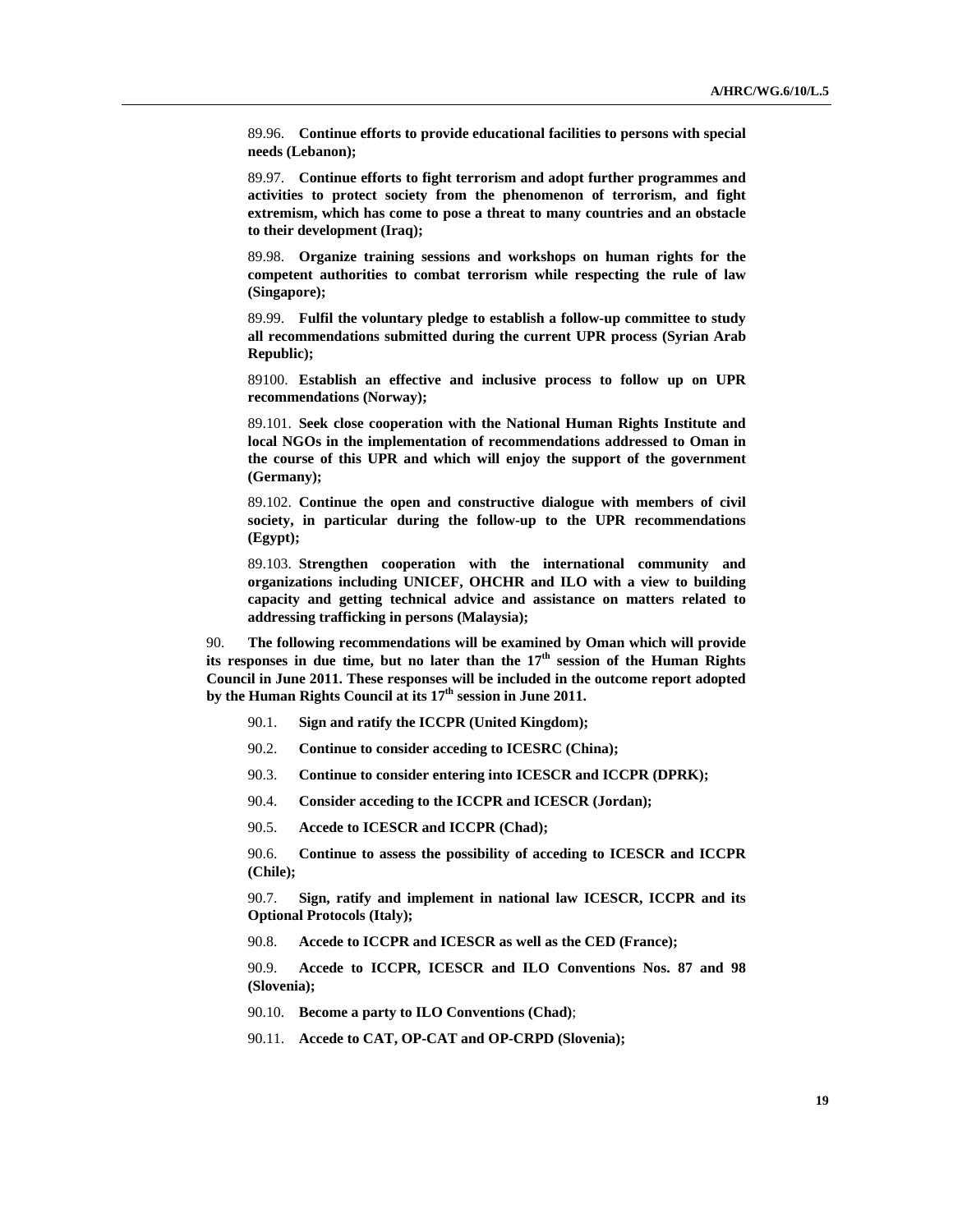90.12. **Sign and ratify the two International Covenants, CAT and its Optional Protocols as well as the Optional Protocol to CEDAW, CPRD and CED (Spain);**

 90.13. **Ratify ICCPR and its two Optional Protocols, ICESCR and its Optional Protocols, CAT, Optional Protocol to CEDAW, the Rome Statute of the International Criminal Court, the Convention relating to the Status of Refugees, its Protocol, the Convention relating to the Status of Stateless Persons, and the Convention on the Reduction of Statelessness (Slovakia);**

 90.14. **Examine the possibility to become party to the following international instruments: CESCR, CCPR, CAT, CED, CMW (Argentina);** 

90.15. **Continue to take concrete steps to improve the rights of women and children, including through ratification of the CEDAW Optional Protocol and addressing the concerns of the UN Committee on the Rights of the Child (United Kingdom);**

 90.16. **Consider accession to the remaining core international human rights instruments and withdrawing existing reservations to CEDAW and CRC (Brazil);** 

 90.17. **Withdraw the general reservation to CEDAW and those foreseen in relation to Art 9, 15 and 16 (Italy);**

 90.18. **Consider putting in place all necessary machineries to resolving and withdrawing from all outstanding reservations on human rights treaties for the full enjoyment of human rights by its people (Nigeria);**

 90.19. **Review and amend national legislation to ensure compliance with the rights to freedom of opinion and expression enshrined in the Universal Declaration of Human Rights (Canada);**

 90.20. **Strengthen the National Human Rights Institution, and adapt it fully to the Paris Principles, with a broad and clear mandate, and adequate funding (Spain);**

 90.21. **Support the National Human Rights Commission, in order to bring it in line with the Paris Principles (Indonesia);**

 90.22. **Consider establishing an independent national human rights institution accredited by the ICC and in conformity with the Paris Principles (Malaysia);**

 90.23. **Continue efforts to bring the National Commission on Human Rights in line with the Paris Principles (Chile);**

 90.24. **Establish a National Human Rights Institution in line with Paris principles (Nigeria);** 

 90.25. **That the National Human Rights Institution cooperate with other Institutions from the region and seek accreditation according to the Paris Principles by the ICC (Germany);**

 90.26. **Disseminate better and ensure full observation of the Declaration on Human Rights Defenders (Norway);**

 90.27. **Extend an open and standing invitation to all Special Procedures (Spain);**

 90.28. **Extend a standing invitation to the UN Human Rights Special Procedures (United Kingdom);**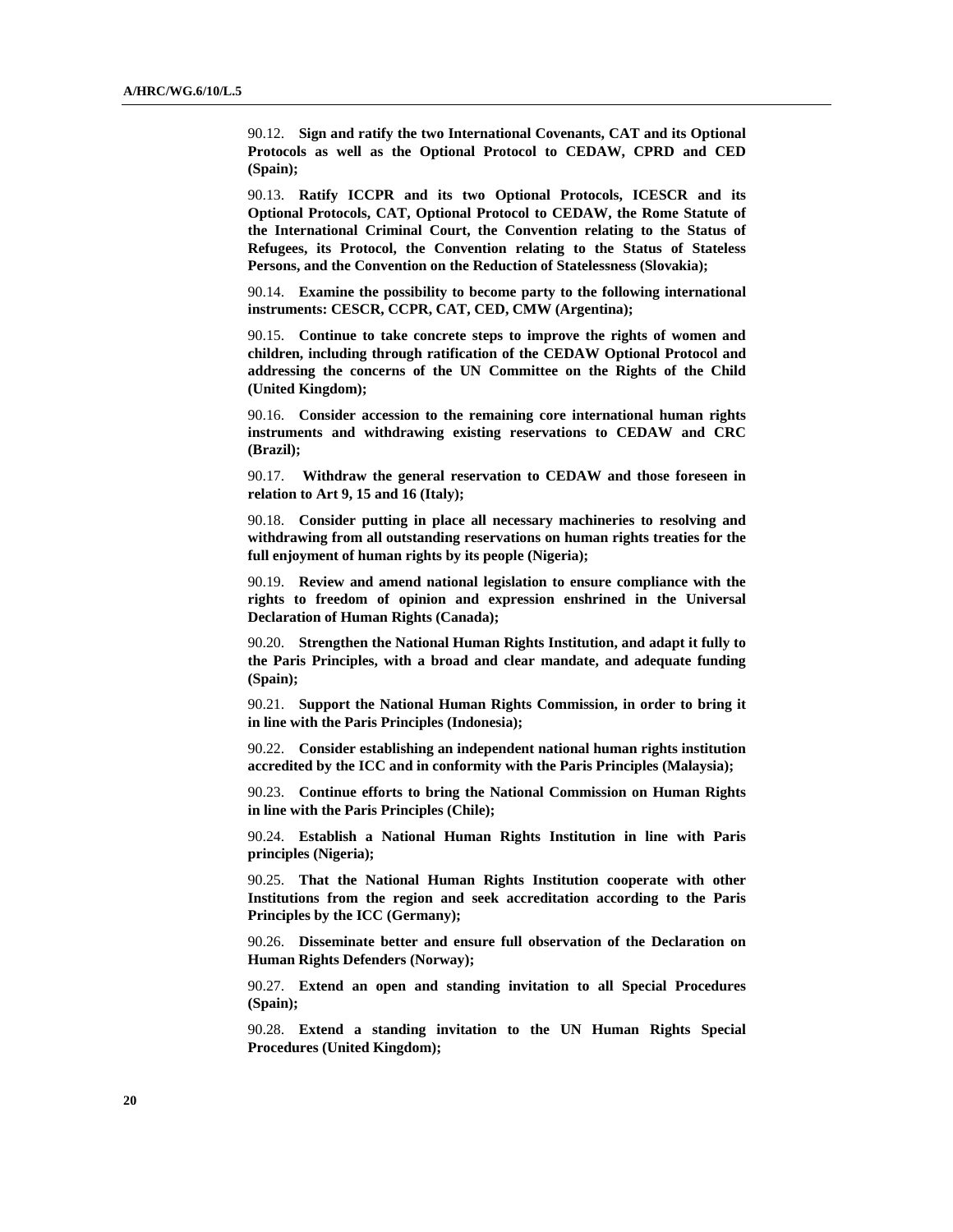90.29. **Consider issuing a standing invitation to all special procedures mandate-holders (Brazil);**

 90.30. **Take effective measures to eradicate discrimination against women and to expediently ensure the equal treatment of women in law and practice, in accordance with its international obligations under the CEDAW (Sweden);**

 90.31. **Conduct a review of the Personal Status Law and the Labour Law with a view to repealing articles that discriminate against women (Canada);**

 90.32. **Consider reviewing its Personal Status Law, Labour Law as well as any other related laws with a view to eliminate discrimination against women (Slovakia);**

 90.33. **Take measures towards the full equality for Omani women including by reviewing the Personal Status Law and Labour Law (Australia);**

 90.34. **Amend its Nationality Law to enable women the legal right to transmit Omani citizenship to their children (United States of America);**

 90.35. **Intensify gender efforts, amending relevant legal provisions which establish a subordination to male guardianship and adopt a comprehensive gender policy and awareness campaigns aimed at all areas of society and public administration (Spain);**

 90.36. **Put in place appropriate mechanisms to ensure effective protection of women exposed to domestic violence, sexual harassment, spousal rape, forced marriage, crimes in the name of honour and other forms of violence (Canada);**

 90.37. **Continue its efforts to prevent acts of domestic violence, of which women and children are the principal victims, ensuring that these acts are penalised and that their perpetrators be prosecuted systematically (France);**

 90.38. **Strengthen the efforts to prevent domestic violence, protect its victims and punish the perpetrators, including by removing articles 109 and 252 of the Penal Code (Slovenia);**

 90.39. **Enact specific legislation that criminalizes domestic violence, and provide more information in all major languages to citizens and residents of Oman regarding domestic violence and means to combat it (United States of America);**

 90.40. **Take the necessary steps to fully implement provisions of its Fundamental Law, which guarantees the independence of the judicial system, including by ensuring a complete separation between the executive and the public ministry (Canada);**

 90.41. **Increase the minimum age of criminal responsibility contained in the Child Law in accordance with international human rights norms to ensure the protection of the rights of all children (Canada);**

 90.42. **Implement and further strengthen the right to organize freely, bargain collectively and strike (Norway);**

 90.43. **Revise the procedures governing registration of civil society organizations to ensure transparent, non-discriminatory, expeditious and inexpensive procedures that allow for appeal and that are in conformity with international human rights standards (Norway);**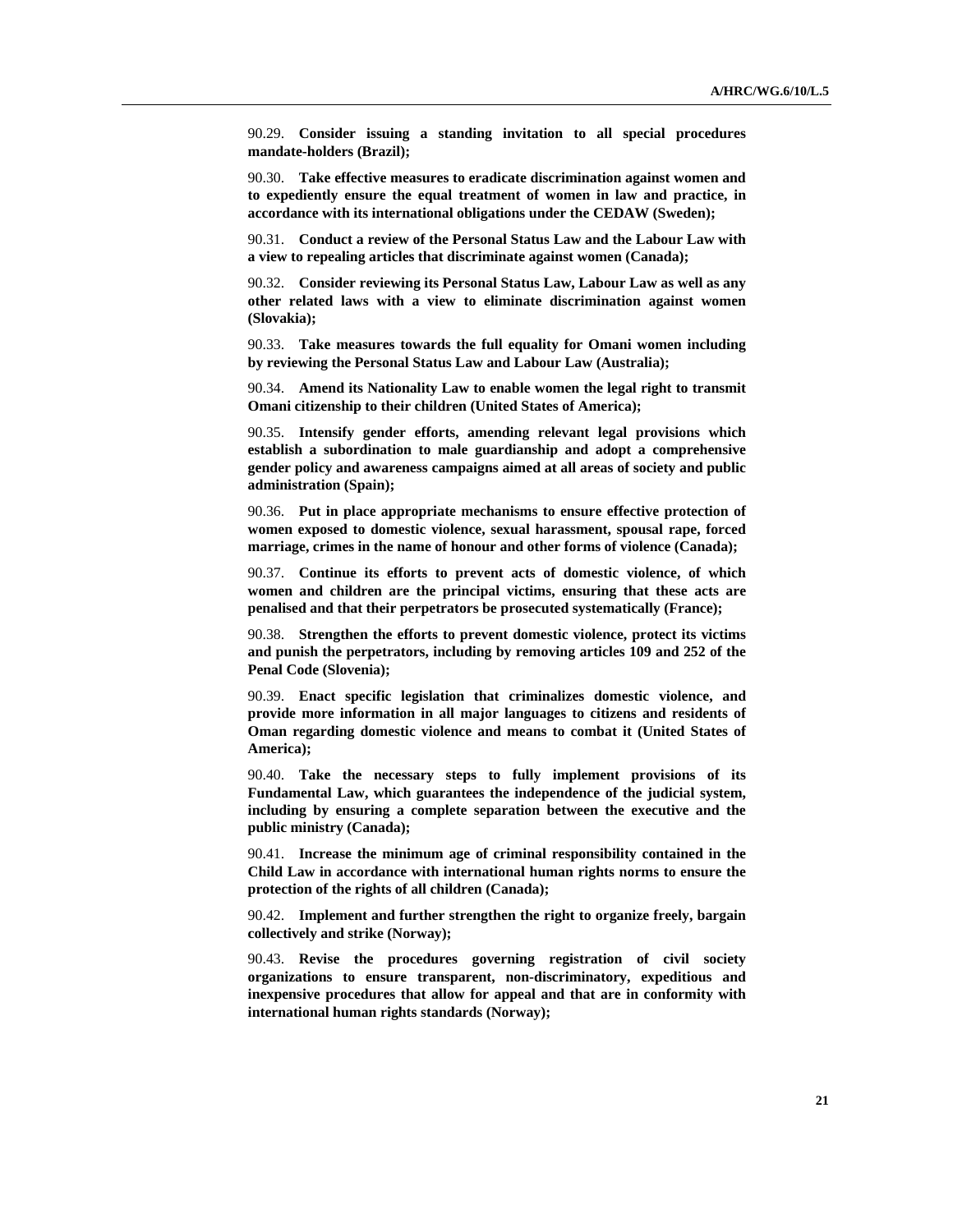90.44. **Take all necessary steps to implement the laws protecting freedom of expression and press, and to effectively prevent authorities from violating these rights (Sweden);**

 90.45. **Take further steps to decriminalize acts of opinion and expression, including repealing articles in the penal code which allow for the imprisonment of journalists for their writing (Norway);**

 90.46. **Amend the press provisions of the penal code to state explicitly that journalists should not be imprisoned or otherwise criminally punished solely for exercising their right to free expression (Norway);**

 90.47. **Revise the Press Law with a view to removing criminal liability for activities that constitute the legitimate exercise of freedom of expression and to adopt safeguards for guaranteeing the exercise of this right (Italy);**

 90.48. **Revise the Press Law with the view to removing criminal liability for activities that constitute the legitimate exercise of freedom of expression (Poland);**

 90.49. **Review legislative measures restricting freedom of opinion and expression, including the Communications Law (Australia);**

 90.50. **Ensure the enjoyment of the right to work and to just and favourable conditions of work to all migrant workers, especially domestic workers (Brazil);**

 90.51. **Revoke the current sponsorship system, "kafala", and replace it with regulations in accordance with international standards (Norway);**

91. **The recommendations below did not enjoy the support of Oman:**

 91.1. **Take all necessary measures to abolish the death penalty, including by acceding to the Second Optional Protocol to ICCPR (Australia);**

 91.2. **Deepen its efforts to eliminate discrimination against women and respect the rights of the child by reforming the Nationality Act to enable Omani mothers to transmit their nationality to their children, regardless of the nationality of their father (France);**

 91.3. **Recognize the full and equal enjoyment of human rights by all and immediately abolish the law that criminalizes homosexuality (Sweden);**

 91.4. **Take effective measures to combat discrimination on any grounds, including sexual orientation and identity (Sweden);**

91.5. **Establish a moratorium on the use of death penalty (United Kingdom);**

 91.6. **Introduce a de facto and de jure moratorium on the death penalty, with a view to adopt a law abolishing the death penalty (Sweden);** 

 91.7. **Establish a moratorium in order to abolish the capital punishment, and change those sentences to imprisonment and ratify the Second Optional Protocol to ICCPR (Spain);**

 91.8. **The adoption of a moratorium on the death penalty with a view to abolishing capital punishment in national legislation (Italy);**

 91.9. **Consider establishing an official moratorium on the use of death penalty with a view to abolishing it (Slovenia);**

 91.10. **Commute without delay all death sentences to terms of imprisonment and ratify the Second Optional Protocol to the ICCPR (Sweden);**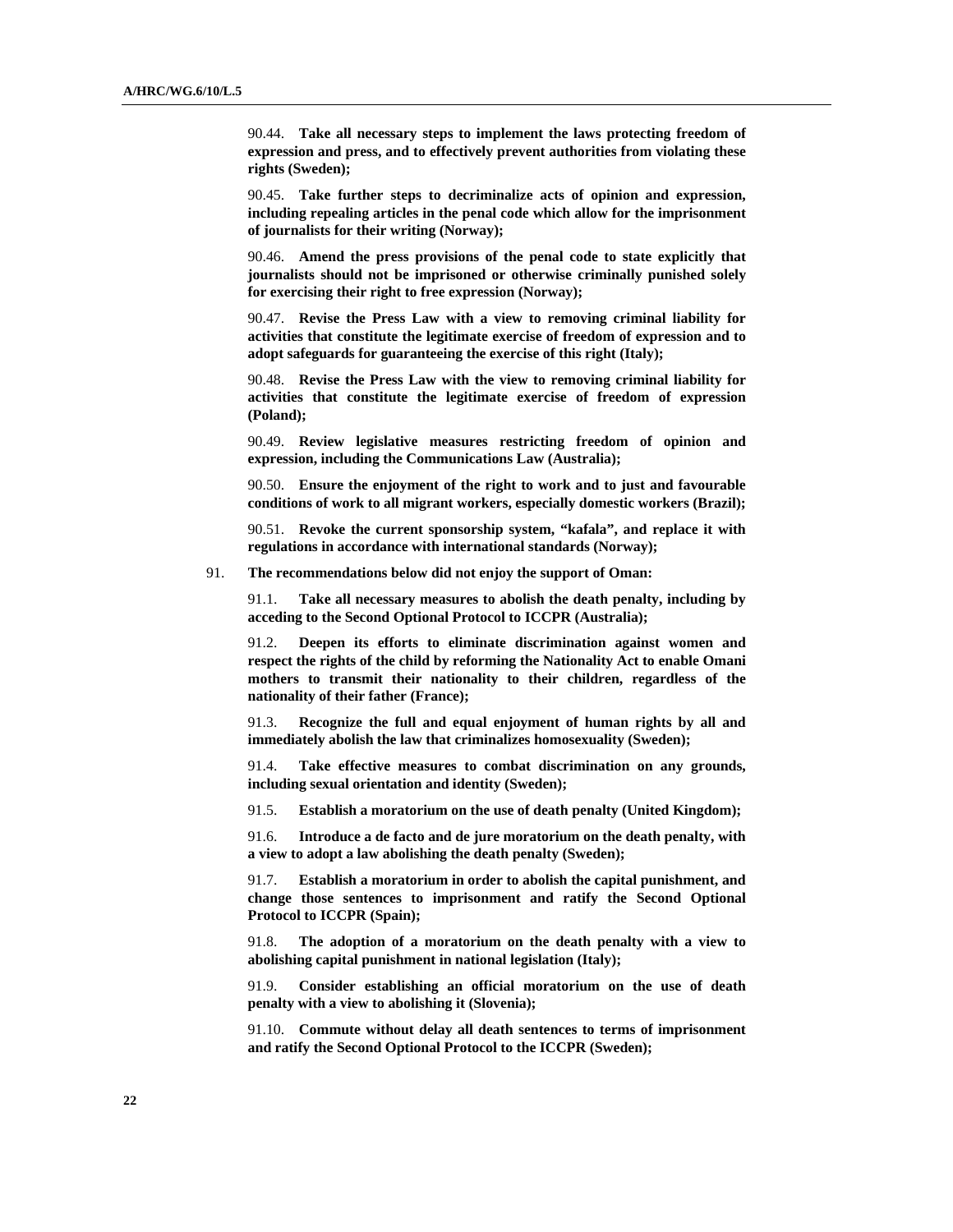91.11. **Guarantee the exercise of freedom of association and promote and facilitate the activities of all NGOs (France);**

 91.12. **Amend the Law of Association to allow the associations to join international coalitions without the approval of the Ministry of Social Development (Poland).**

92. All conclusions and/or recommendations contained in the present report reflect the position of the submitting State(s) and/or the State under review. They should not be construed as endorsed by the Working Group as a whole.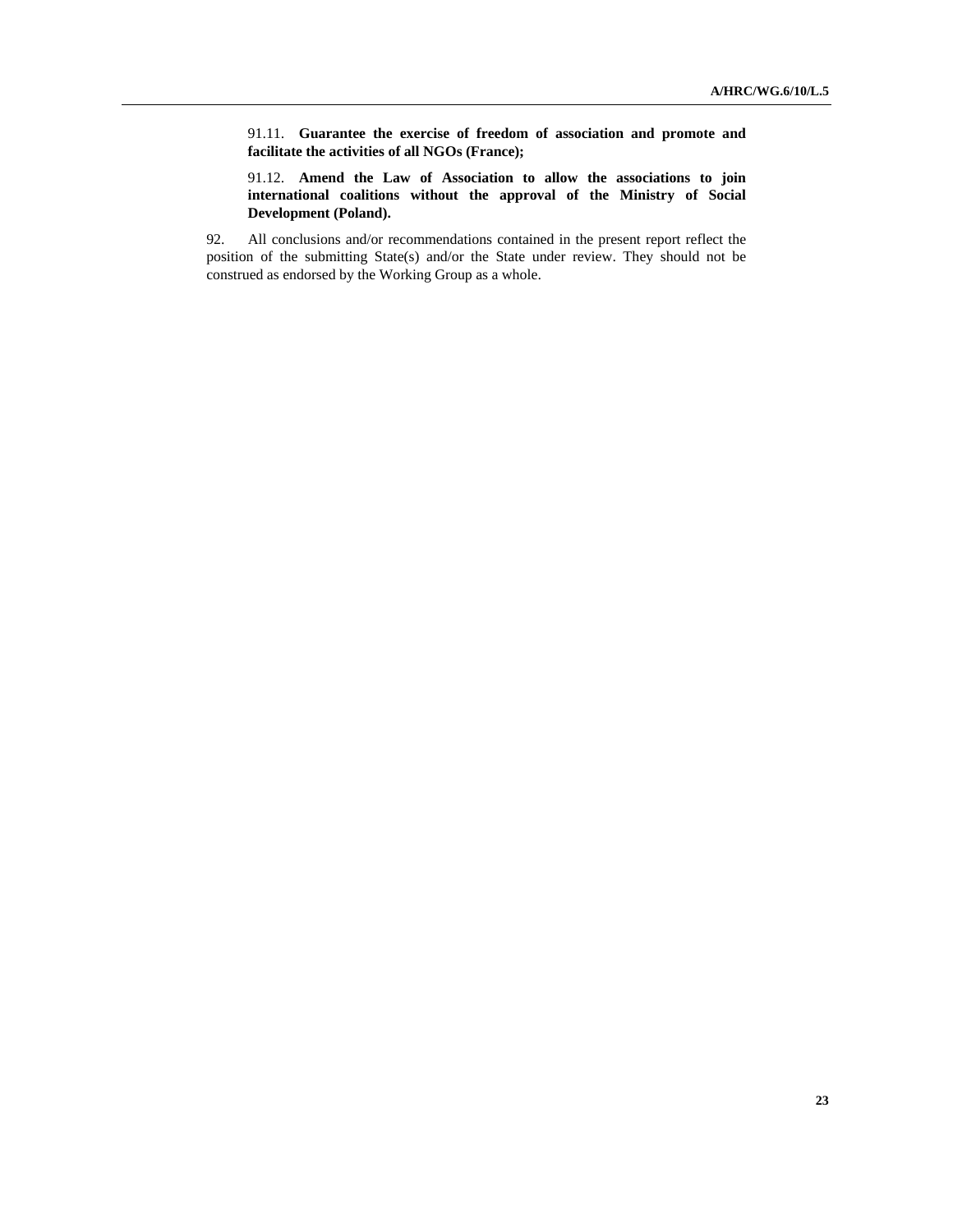## **Annex**

## **Composition of the delegation**

The delegation of Oman was headed by HE Mr. Yousuf bin Alawi bin Abdullah, Minister Responsible for Foreign Affairs, Ministry of Foreign Affairs, and composed of the following members:

- HE Mr. Yahya bin Salim AL WAHAIBI , Ambassador, Permanent Representative, Permanent Mission of the Sultanate of Oman in Geneva
- HE ambassador Naser bin Saif AL HOSNI, Deputy President of the Legal Department for International Conventions
- Mr. Abdulghafar AL BALUSHI, Counselor, Deputy President of the Department of Secretary General Office
- Mr. Yousuf bin Abdullah AL AFIFI, Counselor, Director of Human Rights OfficeDepartment of International Affairs
- Mr. Khaled bin Yaaqoub AL HARITHI, Counselor, Deputy President of the Political Affairs Offic, Department of Minister's Office
- Mr. Mohammed AL RAWAHI, Deputy Permanent Representative, Permanent Mission of the Sultanate of Oman in Geneva
- Mr. Najib bin Yahya AL BALUSHI, First Secretary, Director of the Coordination and Follow-up, The Minister's Office
- Mr. Abdullah bin Khalfan AL HARRASI, First Secretary, Permanent Mission of the Sultanate of Oman in Geneva
- Mr. Ahmed bin Bakhit AL SHAHRI, First Secretary, Permanent Mission of the Sultanate of Oman in Geneva
- Mrs. Amira bint Huwishel AL YAAQOUBI, Third Secretary, Permanent Mission of the Sultanate of Oman in Geneva
- HE Sheikh Zaher bin Abdullah AL ABRI , Undersecretary of the Ministry of Justice
- Mr. Hamoud bin Taleb AL BALUSHI, Judge in the Supreme Court, President of General Administration of Judicial Inspection
- Mr. Badr bin Ahmed AL YAHYAEI, Director of the Undersecretary Office
- Mr. Faysal bin Omar bin Said AL MARHOUN
- HE Sayid Hamad bin Hilal AL BUSAIDI, Undersecretary of Ministry of Manpower
- Dr. Ali bin Hasan AL ABDAWANI, Advisor to the Minister Manpower Planning
- HE Sayid Mohammed bin Sultan AL BUSAIDI, Undersecretary of the Ministry of the Interior
- Dr. Sheikh Shihab bin Ahmed bin Ali AL JABIRI, Advisor to Minister of the Interior for Legal Affairs, Supervisor of the Legal Department
- Mr. Ahmed bin Khalfan bin Salem AL GHAFILI, Senior Legal Research
- HE Dr. Muna bint Salem AL JURDANIAH, Undersecretary of the Ministry of Education and Curriculum